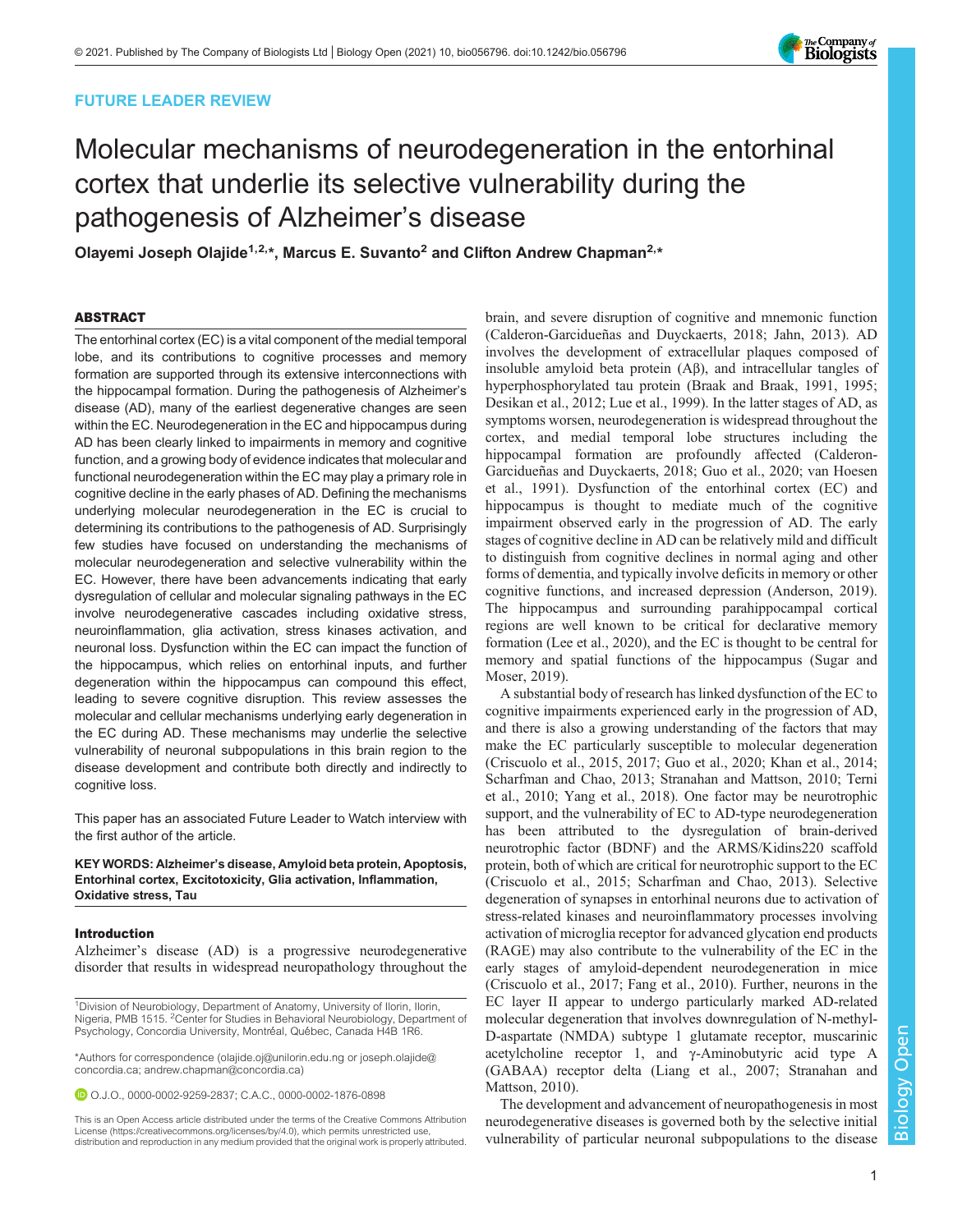pathology, and a generally predictable pattern of gradual spread of pathology across multiple brain regions ([Fu et al., 2018](#page-8-0)). Multiple studies in human subjects and experimental models have proven convincingly that the first signs of AD-related atrophy occur in the EC. An important component of the pathology is the accumulation of Aβ in the outer EC layers, particularly in layer II, which is the major source of excitatory input into the hippocampus where it is believed to incite neurotoxic cascades that ultimately cause profound neuronal death [\(Gómez-Isla et al., 1996](#page-8-0); [Götz et al.,](#page-8-0) [2009](#page-8-0); [Kordower et al., 2001;](#page-9-0) [Price et al., 2001; Stranahan and](#page-10-0) [Mattson, 2010](#page-10-0); [van Hoesen et al., 1991\)](#page-11-0). Substantial progress has been made in understanding the pathogenesis of AD [\(Chen and](#page-8-0) [Mobley, 2019; Guo et al., 2020;](#page-8-0) [Sanabria-Castro et al., 2017\)](#page-10-0). However, the molecular characteristics of EC neurons that underlie their selective vulnerability to Aβ and other triggers of AD pathology early during the pathogenesis of AD have yet to be characterized extensively. For example, it is not clear how proteins such as Aβ, that are ubiquitously expressed, accumulate and spread selectively in vulnerable neurons, but not in neighboring cell types and brain regions. Understanding the basis of this selective neuronal or regional vulnerability is key to gaining insights into the molecular underpinnings of neurodegenerative diseases like AD, and could aid the development of potent therapeutic strategies. In this review, we analyzed emerging evidence on the molecular and cellular mechanisms that may account for the selective vulnerability of neuronal subpopulations in the EC early in AD.

#### The entorhinal cortex in early stages of AD

Early declines in memory function are associated with the onset of neuronal and synaptic degeneration in the EC, hippocampus and posterior cingulate cortex [\(Fennema-Notestine et al., 2009; Gómez-](#page-8-0)[Isla et al., 1996](#page-8-0); [Khan et al., 2014;](#page-9-0) [Selkoe, 2002; Stranahan and](#page-10-0) [Mattson, 2010](#page-10-0)). The EC appears to be particularly susceptible to early damage, and neurofirillary changes are first observed in the transentorhinal region [\(Braak and Braak, 1991](#page-7-0), [1998](#page-7-0)). The EC is also disrupted during mild cognitive impairment, which often precedes AD, in which there is a thinning of rhinal cortices and hippocampal atrophy [\(Whitwell et al., 2007; Zhou et al., 2016](#page-11-0)). Reductions in the volume of the EC can help predict whether preclinical cognitive impairments will progress into AD [\(De Toledo-Morrell et al., 2000\)](#page-8-0), and the volume of the anterolateral EC is also associated with early cognitive decline in patients who develop AD [\(Olsen et al., 2017\)](#page-10-0).

A crucial objective in Alzheimer's research is the identification of biomarkers that can promote early diagnosis and treatment of the disease. The belief is that pre-symptomatic intervention will be far more potent than applying therapy after the onset of disease. The progressive pathological changes that occur in the EC during early AD can serve as effective biomarkers that may aid prediction and diagnosis of AD long before its clinical manifestation ([Márquez and](#page-9-0) [Yassa, 2019; Leandrou et al., 2020](#page-9-0); [Zhou et al., 2016](#page-11-0)). In vivo quantification of atrophy and molecular changes in the EC could also improve monitoring and evaluation of the effectiveness of therapeutic strategies. [Holbrook et al. \(2020\)](#page-9-0) recently found that thinning of the anterolateral EC occurs very early in AD and correlates with upregulated amyloid and tau in cerebrospinal fluid. The atrophy in the anterolateral EC was more strongly associated with cognitive decline in patients as compared to thinning in the posteromedial EC, leading to the suggestion that the anterolateral EC can serve as an effective anatomical biomarker for early detection of AD. Similarly, the use of texture analysis, a quantitative method that can detect smaller-scale neurodegenerative changes, has found that alterations in the EC predicted AD development more readily than hippocampal atrophy ([Leandrou et al., 2020\)](#page-9-0), thereby buttressing the use of degeneration in the EC as an important biomarker for AD.

The EC provides the hippocampus with most of its cortical sensory and associational input, and degradation within the EC can therefore disrupt entorhinal function, as well as hippocampal processing that is dependent on entorhinal inputs (Fig. 1). The superficial layers of the EC receive widespread inputs from cortical regions via the perirhinal, postrhinal and piriform cortices, and layer II and III EC neurons in turn provide the main source of cortical



Fig. 1. A simplified schematic diagram outlines the major cortical inputs to the entorhinal cortex, the principle neuronal subtypes within each layer, and the major outputs to the hippocampal formation. The superficial entorhinal cortex receives major inputs from the postrhinal, perirhinal, and piriform cortex and the deep layers receive inputs from the CA1 of the hippocampus, the subiculum, retroslpenial cortex, and prefrontal cortical areas. Major cortical inputs terminate in superficial layers I-III and terminate on stellate neurons in layer II and pyramidal neurons of layer III. Layer II stellate neurons project heavily to the dentate gyrus (DG) and CA3 area via the performant path, and Layer III neurons form the temporoammonic input to the CA1 region. Outputs of the hippocampus from the CA1 region and subiculum project primarily onto deep layer neurons in layer V, and deep layer neurons project widely to neocortical areas. Adapted from [Nilssen et al. \(2019\)](#page-10-0) and [Witter et al. \(2017\)](#page-11-0).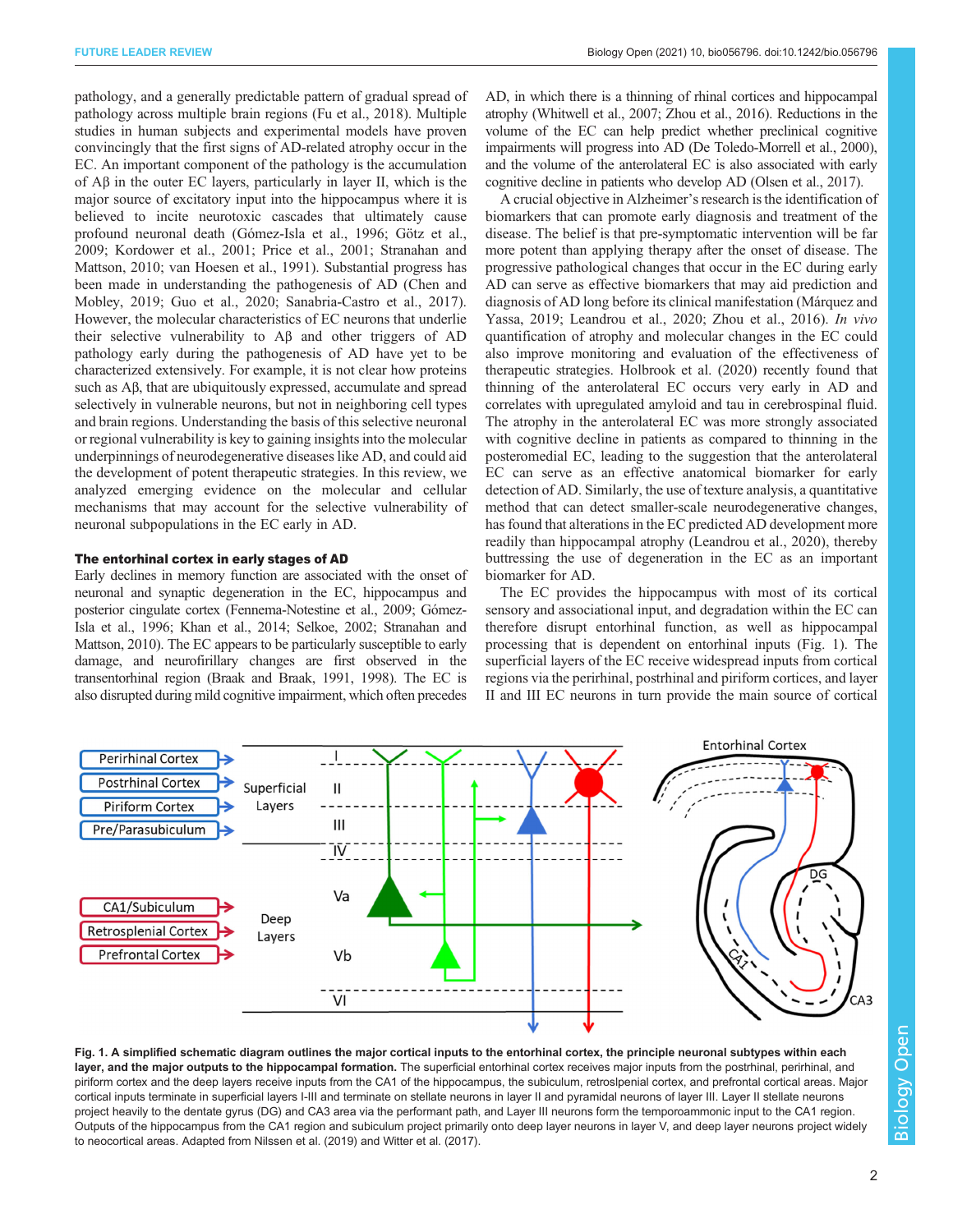sensory input to the hippocampus [\(Burwell, 2000;](#page-7-0) [Witter et al.,](#page-11-0) [2017](#page-11-0)). EC layer II stellate neurons, which are profoundly affected in AD ([Stranahan and Mattson, 2010](#page-10-0)), are the origin of the perforant path input to the dentate gyrus (DG) and hippocampal CA3 region. Layer III EC pyramidal neurons project to the CA1 region via the temporoammonic pathway. The early memory loss in AD is thought to be related to the progressive dysfunction and deterioration of the EC and the targets of these pathways in the DG and CA3 and CA1 areas in the hippocampus ([Llorens-Martín et al., 2014\)](#page-9-0). Outputs from the CA1 and subiculum project to pyramidal neurons in the deep layers of the EC, and deep layer neurons project to both the superficial layers and much of the neocortex [\(Burwell, 2000;](#page-7-0) [Witter](#page-11-0) [et al., 2017\)](#page-11-0). Thus, neurodegeneration within the EC may affect cognitive and mnemonic function in AD through impacts on both hippocampal and neocortical function.

Deterioration within the medial EC (MEC) versus lateral EC (LEC) may contribute in different ways to the symptomatology of AD ([Nilssen et al., 2019; Schröder et al., 2015\)](#page-10-0). The MEC has an important role in spatial processing and navigation ([Sugar and](#page-10-0) [Moser, 2019](#page-10-0)) and is linked functionally with the parahippocampal cortex and posteromedial cortical regions [\(Burwell, 2000](#page-7-0); [Schröder](#page-10-0) [et al., 2015\)](#page-10-0). The LEC is more strongly linked to object identification and olfactory processing, and receives inputs from the perirhinal cortex and anterior cortical regions [\(Deshmukh and](#page-8-0) [Knierim, 2011;](#page-8-0) [Schröder et al., 2015](#page-10-0); [Young et al., 1997\)](#page-11-0). The LEC also appears to be affected earlier and more severely in AD than the MEC; the LEC shows earlier deposition of plaques and neurofibrillary tangles in preclinical AD and pathology spreads from LEC to parietal cortex [\(Braak and Braak, 1995](#page-7-0); [Braak et al.,](#page-7-0) [2006](#page-7-0); [Khan et al., 2014\)](#page-9-0). Early deterioration in the LEC may therefore contribute to early cognitive deficits in AD, and because the hippocampus relies upon the EC for sensory and associational inputs, early dysfunction within the EC may disrupt cognitive functions by impairing the nature of hippocampal inputs.

Although the origin of AD-related degenerative changes has been extensively linked to regions of the EC, subcortical structures are also early targets of AD, and degeneration in subcortical regions may contribute to cortical degeneration during AD. For example, selective vulnerability to early AD has been observed in neurons of the nucleus basalis of Meynert (NbM), the largest of the cholinergic cell clusters constituting the basal forebrain that widely innervate the neocortex [\(Braak and Del Tredici, 2015](#page-7-0); [Hanna Al-Shaikh et al.,](#page-9-0) [2020](#page-9-0)). Extensive loss of grey matter in the NbM that preceded degeneration in the EC was also reported in subjects exhibiting elevated levels of Aβ in the cerebrospinal fluid [\(Schmitz and](#page-10-0) [Spreng, 2016\)](#page-10-0). In addition, baseline NbM volumes were found to predict future rates of structural degeneration in the EC and perirhinal cortices ([Fernández-Cabello et al., 2020](#page-8-0)), raising the possibility that degeneration in the NbM may contribute to EC pathology during the development of AD. Similarly, [Arendt et al.](#page-7-0) [\(2015\)](#page-7-0) reported that early-stage neuronal death in the EC of AD patients correlates with loss of neurons in the locus coeruleus and NbM, further indicating multiple brain regions are susceptible to early degeneration in AD. Additional research from animal models, however, including critical pathophysiological and molecular analysis to correlate with changes in the entorhinal region, will be needed in order to advance the hypothesis that degeneration in the EC is driven by earlier changes in subcortical regions. The hypothesis that AD originates in the EC and spreads to other cortical and subcortical structures has been supported in both humans and rodents, and continues to be the prevailing model of pathological progression in AD.

#### Selective vulnerability to the effects of amyloid-β protein on NMDA glutamate receptors

Aβ accumulation is a major driver of molecular events in AD that lead to synaptic and neuronal dysfunction, through mechanisms including increases in glutamate release from neurons and glia, overactivation of NMDA glutamate receptors (NMDARs), excitotoxicity, and cell death [\(Parameshwaran et al., 2008](#page-10-0); [Tackenberg et al., 2013\)](#page-10-0). NMDARs are activated by both presynaptic glutamate release and postsynaptic depolarization, and strong synaptic activation normally contributes to processes of learning and memory by inducing lasting increases in the strength of glutamatergic synaptic transmission ([Findley et al., 2019;](#page-8-0) [Rudy](#page-10-0) [et al., 2015\)](#page-10-0). Early in the pathophysiology of AD however, increases in soluble Aβ contribute to aberrant glutamate release that facilitates excitatory synaptic transmission and enhances activation of NMDARs [\(Findley et al., 2019](#page-8-0); [Kamenetz et al., 2003](#page-9-0); [Li and](#page-9-0) [Tsien, 2009;](#page-9-0) [Rudy et al., 2015](#page-10-0)). The excessive release of glutamate that is caused by Aβ could further result in the inhibition of axonal transport and eventual neurodegeneration ([Hiruma et al., 2003](#page-9-0)). In addition, excessive activation of NMDARs by Aβ protein may contribute to the early neurodegeneration that is observed in the EC during AD. The idea that NMDARs contribute to the early pathogenesis of AD in the EC is supported by findings that bilateral microinjection of either Aβ or NMDA in the rat EC results in selective cognitive deficits resembling those observed in early phases of AD, and also results in the development of reactive astroglia response and plaque-like deposition ([Sipos et al., 2007\)](#page-10-0). We have also recently found that exposing EC slices to  $A\beta_{1-42}$ rapidly enhances excitatory postsynaptic potentials in layer II through activation of NMDARs (Suvanto and Chapman, unpublished observations). Exaggerated synaptic strengthening contributes to increased activation of the hippocampus early in the progression of AD during mild cognitive impairment [\(Dickerson et al., 2005;](#page-8-0) [Putcha et al., 2011](#page-10-0)), and the increase in excitatory transmission occurs prior to neuronal degeneration, and is central to disease progression ([Findley et al., 2019](#page-8-0); [Parameshwaran](#page-10-0) [et al., 2008; Rudy et al., 2015;](#page-10-0) [Zhang et al., 2016\)](#page-11-0). The rapid NMDA receptor dependent facilitation of excitatory transmission in the EC is therefore likely to both interfere with neural processes of learning and memory, and to contribute to increases in hyperexcitability and excitotoxicity leading to neuronal degeneration.

The EC may be particularly vulnerable to excessive NMDA receptor mediated glutamatergic signaling because, in addition to postsynaptic receptors, the EC also contains NMDARs on presynaptic terminals that increase calcium  $(Ca^{2+})$ -dependent glutamate release [\(Berretta and Jones, 1996;](#page-7-0) [Lench et al., 2015](#page-9-0); [Woodhall et al., 2001](#page-11-0)), and the activation of NMDARs by Aβ can increase excitotoxicity by elevating synaptic release of glutamate [\(Rudy et al., 2015](#page-10-0)). Presynaptic NMDARs in the EC, which are present in both superficial and deep layers, are tonically active and facilitate the release of glutamate onto principal neurons [\(Lench](#page-9-0) [et al., 2014;](#page-9-0) [Woodhall et al., 2001](#page-11-0)). Aβ activation of presynaptic terminals, which contain NR2B subunits, may therefore strongly enhance excitability by increasing release of glutamate. In addition, soluble Aβ can contribute to increased glutamate availability through activation of astrocytic  $α-7$  nicotinic receptors located on astrocytes, which then elevate astrocytic  $Ca^{2+}$  and increase release of astrocytic glutamate ([Findley et al., 2019](#page-8-0); [Rudy et al., 2015\)](#page-10-0). Aβ may also interfere with astrocytic mechanisms responsible for clearing excess glutamate from the synapse ([Rudy et al., 2015\)](#page-10-0), and the combination of factors may substantially elevate glutamatemediated excitotoxicity in the EC.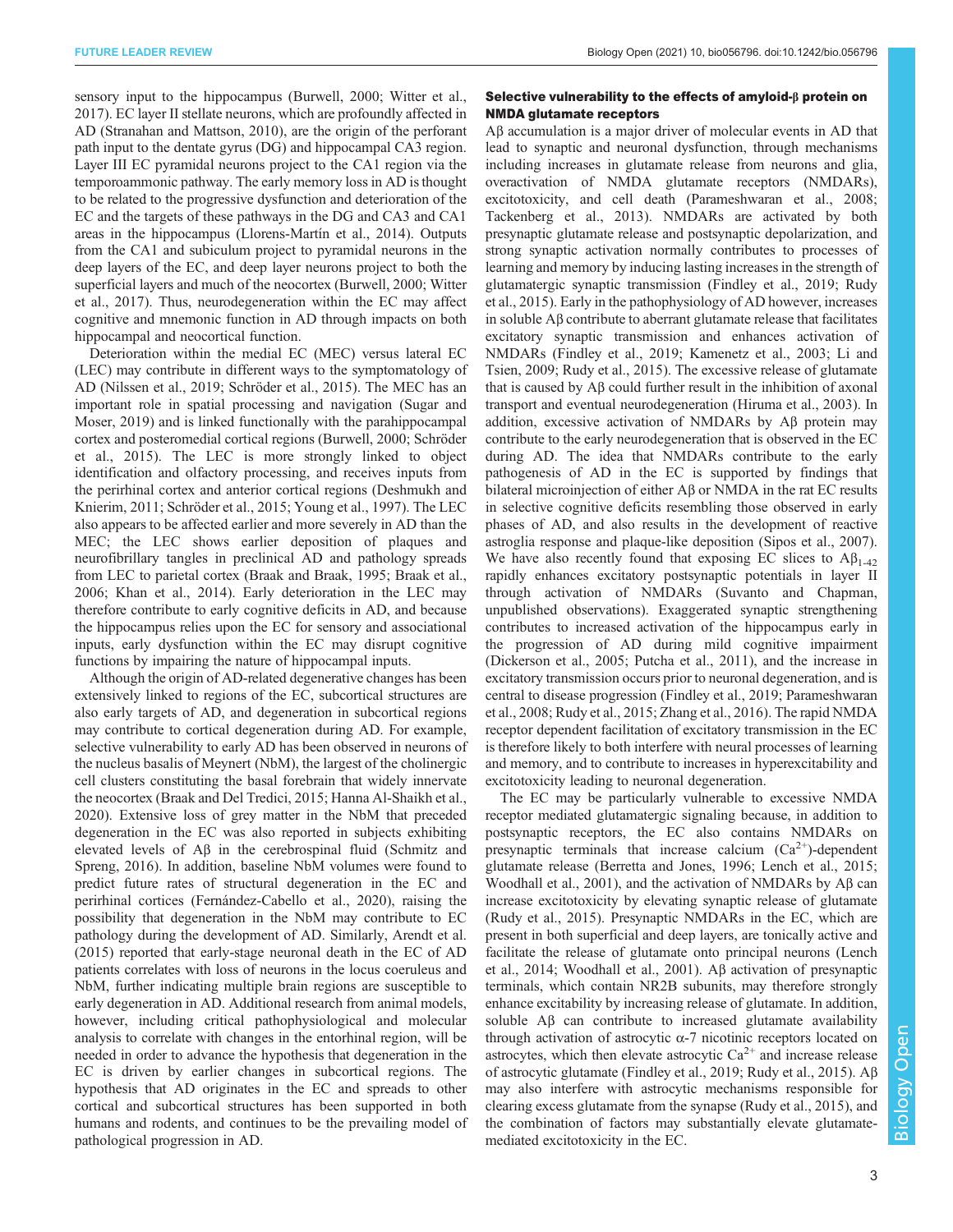The selective vulnerability of the EC to early degeneration during AD may also be related to the susceptibility of NMDARs genes to genetic variations such as single nucleotide polymorphisms (SNP), which have been associated with early onset AD [\(Lee et al., 2017\)](#page-9-0). For example, rs1806201, which is within exon 13 of the NR2B gene locus, may play a role in modulating susceptibility to AD ([Andreoli](#page-7-0) [et al., 2014\)](#page-7-0), and the frequency of the Ht2-AG haplotype in the NR3A gene may also be higher in AD patients, indicating that NR3A variants may increase the risk of AD ([Liu et al., 2009\)](#page-9-0). Similarly, mRNA and protein levels of NMDARs subunits are altered in the EC during AD ([Hynd et al., 2004b](#page-9-0); [Sze et al., 2001\)](#page-10-0). We have also recently found that application of  $A\beta_{1-42}$  to EC slices from wild-type rats induces a reduction in the presynaptic protein synaptophysin, the postsynaptic scaffolding protein PSD-95, as well as marked reductions in mRNA expression of NMDAR subunits NR2A and NR2B (Olajide and Chapman, unpublished findings). These findings are similar to those in the hippocampus which also show downregulation of NR2A and NR2B mRNA expression in AD ([Hynd et al., 2004a](#page-9-0); [Jacob et al., 2007; Mishizen-Eberz et al.,](#page-9-0) [2004](#page-9-0)). In addition, Aβ-mediated reduction in glutamate receptors and rapid degeneration of synaptic elements in hippocampal neurons were attributed to activation of apoptotic factors [\(Snyder](#page-10-0) [et al., 2005](#page-10-0); [Liu et al., 2010\)](#page-9-0). This further emphasizes the importance of NMDARs in activating both presynaptic and postsynaptic mechanisms that mediate aberrant synaptic strengthening in the EC early in the pathogenesis of AD. However, the intracellular signaling pathways that mediate these changes, and the features of EC neurons that make them vulnerable to these aberrant increases in synaptic transmission still need to be determined.

Excessive glutamatergic signaling and activation of NMDA receptors contributes directly to  $Ca^{2+}$ -mediated excitotoxicity and neuron death [\(Arundine and Tymianski, 2003](#page-7-0); [Berdichevsky et al.,](#page-7-0) [1983](#page-7-0); [Choi et al., 1987](#page-8-0); [Choi, 1988](#page-8-0); [Hynd et al., 2004a](#page-9-0); [Tymianski](#page-11-0) [and Tator, 1996](#page-11-0)). NMDARs are  $Ca^{2+}$ -permeable, and the influx of  $Ca^{2+}$  can trigger increases in the phosphorylation of  $\alpha$ -amino-3hydroxy-5-methyl-4-isoxazolepropionic acid (AMPA) glutamate receptors, their recruitment to the postsynaptic membrane, and growth of dendritic spines ([Palop and Mucke, 2010\)](#page-10-0). In AD, excess glutamate release induced by soluble Aβ results in abnormal elevations in postsynaptic  $Ca^{2+}$  that contribute to lasting increases in AMPA receptor mediated synaptic transmission [\(Palop and Mucke,](#page-10-0) [2010](#page-10-0); [Selkoe, 2002; Spires-Jones and Hyman, 2014](#page-10-0)). In addition, excessive influx of  $Ca^{2+}$  and release of  $Ca^{2+}$  from intracellular compartments can overwhelm  $Ca^{2+}$ -regulatory mechanisms and lead to cell death ([Wang and Reddy, 2017; Zhang et al., 2016\)](#page-11-0). Activation of extrasynaptic NMDARs that predominantly contain the NR2B subunit is a central mechanism of  $Ca^{2+}$ -dependent neurotoxicity ([Butterfield and Pocernich, 2003; Danysz and](#page-8-0) [Parsons, 2012;](#page-8-0) [Liu et al., 2019](#page-9-0); [Texidó et al., 2011;](#page-10-0) [Wang and](#page-11-0) [Reddy, 2017](#page-11-0); [Zhang et al., 2016](#page-11-0)). Late in the progression of the neuropathology of AD, the activation of NMDA receptors by elevated levels of Aβ leads to synaptic and neuronal degeneration through  $Ca^{2+}$ -dependent excitotoxicity [\(Palop and Mucke, 2010\)](#page-10-0) and cell death through oxidative stress and deterioration of synapses and neurons [\(Perry et al., 2002](#page-10-0); [Berridge, 2011;](#page-7-0) [Rudy et al., 2015\)](#page-10-0).

#### Drivers of molecular neurodegeneration and vulnerability of the EC during AD

Advances in molecular neuroscience techniques are beginning to spotlight mechanisms of neurodegeneration during the pathogenesis of AD through analysis of the neurogenomic properties of vulnerable neurons in key brain areas like the EC. Identifying the specific genes associated with the vulnerability of the EC to AD provides a powerful way to assess the biochemical characteristics of neurons in the EC that increase their propensity to accumulate disease-related molecular and cellular changes. [Liang et al. \(2007\)](#page-9-0) combined laser capture microdissection and analysis of gene expression using microarrays to characterize EC neurons and disease-related changes in gene expression in AD. When compared to other brain areas that are less vulnerable to the histopathological and metabolic features of AD, the EC and hippocampus had the highest numbers of genes that showed significantly altered expression (43 and 37, respectively). In particular, the EC was found to have profoundly upregulated glycogen synthase kinase 3 beta (GSK3β), and calcium/calmodulin-dependent protein kinase II delta (CaMK2D; [Liang et al., 2007](#page-9-0)). The GSK3 hypothesis of AD [\(Crews and Masliah, 2010;](#page-8-0) [Hooper et al., 2008\)](#page-9-0) postulates that GSK3 hyperactivity mediates many of the pathological hallmarks of AD, including increased production and accumulation of Aβ, neuroinflammatory responses, cholinergic deregulation, tau hyperphosphorylation, apoptotic proteins dysfunction, and ultimately memory impairment [\(Embi et al., 1980](#page-8-0); [Giese, 2009](#page-8-0); [Hoshi et al., 1996](#page-9-0); [Hoshi et al., 1996; Lucas et al., 2001;](#page-9-0) [Turenne](#page-11-0) [and Price, 2001\)](#page-11-0). Similarly, the deregulation of CaMK2, a major postsynaptic protein at excitatory synapses, is thought to contribute to  $Ca<sup>2+</sup>$ -dependent toxicity that results in synaptic degeneration and neuronal loss [\(Ghosh and Giese, 2015](#page-8-0); [Sabbir, 2018;](#page-10-0) [Ly and Song,](#page-9-0) [2011\)](#page-9-0). In addition, in comparison to other brain regions, the EC shows the lowest expression of nuclear transcription factor Y subunit beta (NFYB; [Liang et al., 2007](#page-9-0)). Alteration of transcriptional regulation factor NFYB and other related transcription genes have also been demonstrated to mediate molecular neurodegeneration and apoptotic processes [\(Chen et al.,](#page-8-0) [2013;](#page-8-0) [Ly et al., 2013\)](#page-9-0). Perturbations in the genetic expression of these pathogenic markers in the EC during the early phase of AD, as found by Liang and co-workers [\(Liang et al., 2007](#page-9-0)), may therefore be an important underpinning of the EC's selective vulnerability to development of the disease.

A more recent study used single-nucleus RNA-sequencing (SnRNA-seq) to generate large-scale transcriptomic profiles of individual EC cells from control and post-mortem AD brains, in order to assess cell-type-specific differences in gene expression patterns that may influence AD susceptibility; subpopulations of cells with unique networks of co-regulated genes and functions were identified across different cell types in the EC of AD brains [\(Grubman et al., 2019](#page-8-0)). Importantly, it was found that although the AD risk gene apolipoprotein E (APOE) was repressed in astrocyte subpopulations and in AD-related oligodendrocyte progenitor cells, it was upregulated in an AD-specific microglial subpopulations within the EC, suggesting that these specialized cells contribute to disease susceptibility of the EC during AD. A selectively vulnerable subpopulation of excitatory neurons in the EC, which shows a corresponding selective depletion as the disease progresses, has also been identified using SnRNA-seq in post-mortem AD brains ([Leng](#page-9-0) [et al., 2020,](#page-9-0) preprint). Interestingly, this study identified nuclear receptor RAR-related orphan receptor beta (RORB), which is a developmental driver of neuronal subtype identity [\(Jabaudon et al.,](#page-9-0) [2012;](#page-9-0) [Oishi et al., 2016\)](#page-10-0), as a marker for the selective vulnerability of excitatory EC neurons. In addition, there was a downregulation of genes involved in homeostatic function in reactive astrocytes, which are a subpopulation of glia cells in the EC. Surprisingly, subpopulations of inhibitory neurons in the EC showed no differences in vulnerability, which contrasts with the findings of

Open

4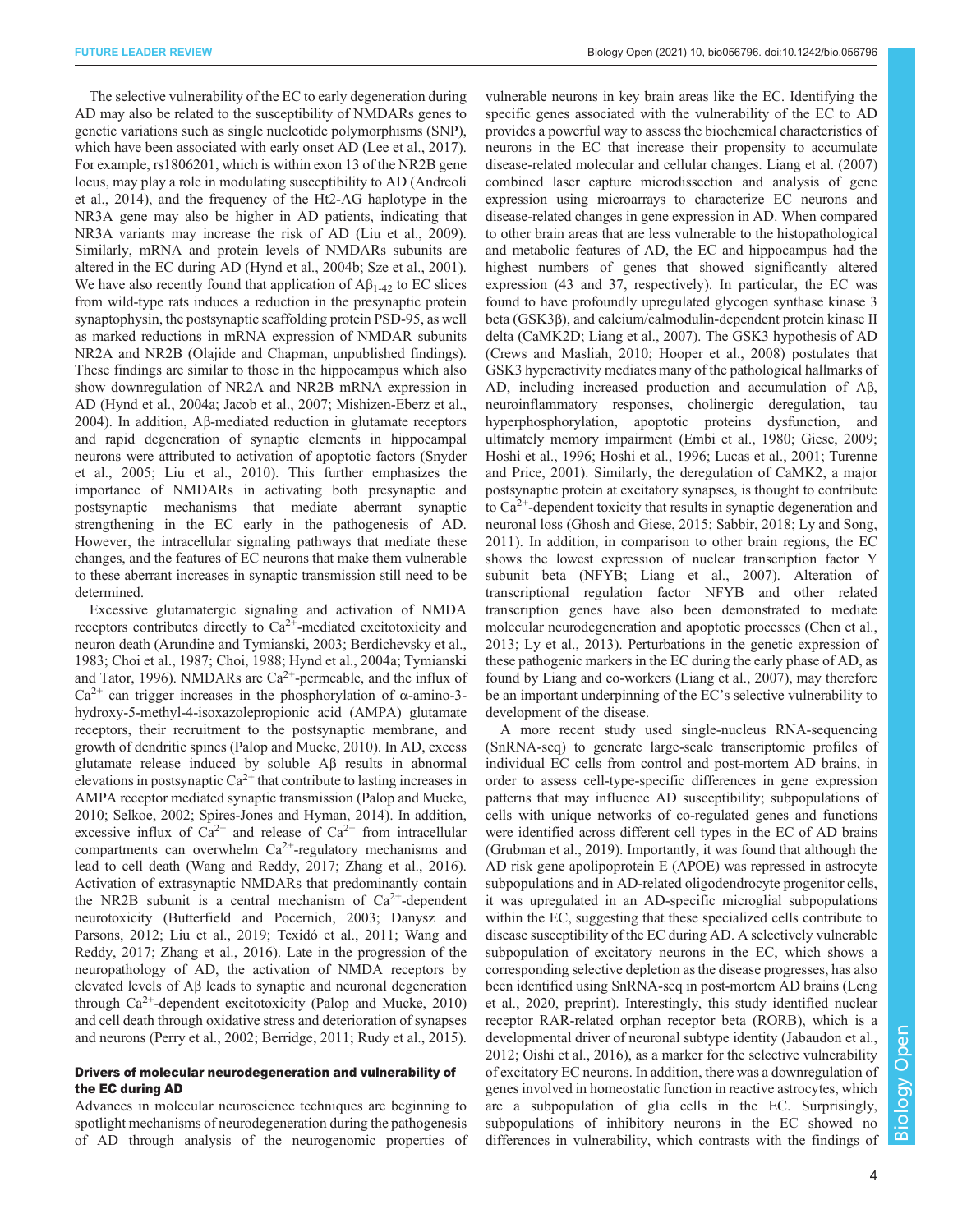[Petrache et al., \(2019\)](#page-10-0) that have shown that parvalbumin-positive interneurons show early dysfunction in the EC that contributes to hyperexcitability in the EC during very early stages of AD pathology. Studies of genomic profiles of particular glia and neuronal subtypes within the EC, and of the intermediate mechanisms that impact cell function, will continue to clarify the mechanisms of AD progression in the EC.

#### Loss of modulatory transmitters in the EC

A substantial contributor to cognitive decline in AD is thought to be the deterioration of neuromodulatory transmitters including noradrenergic, serotonergic, and cholinergic neurons [\(Hampel](#page-8-0) [et al., 2018](#page-8-0); [Hardy et al., 1985;](#page-9-0) [Trillo et al., 2013](#page-11-0)). Neuronal processes in the hippocampus and EC that contribute to sensory processing and memory encoding are known to be dependent on cholinergic transmission, and the deterioration of cholinergic neurons in the basal forebrain is thought to be a strong contributor to early memory dysfunction ([Francis et al., 1999; Hampel et al.,](#page-8-0) [2018](#page-8-0)). Cholinergic inputs play a central role in the generation of theta- and gamma-frequency EEG activities by depolarizing neurons and promoting mechanisms of neuronal synchronization during memory encoding [\(Dannenberg et al., 2016](#page-8-0); [Dickson et al.,](#page-8-0) [2000](#page-8-0)). Reduced theta and gamma frequency activity in the EC and hippocampus likely contributes to cognitive decline by disrupting rhythmic population activity contributing to memory processing [\(Colom et al., 2010;](#page-8-0) [Nakazono et al., 2018](#page-10-0); [Pena-Ortega et al.,](#page-10-0) [2012](#page-10-0)). In addition, acetylcholine is known to inhibit excitatory synaptic transmission in the EC by reducing glutamate release [\(Dannenberg et al., 2016](#page-8-0); [Hamam et al., 2007\)](#page-8-0). Loss of cholinergic inputs during AD may therefore contribute to excitotoxicity by enhancing glutamate release. Similarly, serotonin hyperpolarizes neurons and suppresses excitatory synaptic transmission in the EC [\(Carter and Chapman, 2019;](#page-8-0) [Ma et al., 2007](#page-9-0)), and loss of serotonergic inputs may also facilitate synaptic transmission during the progression of AD.

In addition to increases in excitatory synaptic transmission, disruption of inhibitory synaptic transmission in the LEC is thought to contribute to excitotoxicity ([Xu et al., 2020\)](#page-11-0). In a knock-in mouse model of AD expressing a mutant form of human Aβ precursor protein, cells in LEC show loss of parvalbumin containing interneurons that regulate excitability, leading to hyperexcitability of principle neuron and increases in EPSPs, and the disruption of parvalbumin neurons was observed earliest in the LEC [\(Petrache](#page-10-0) [et al., 2019](#page-10-0)). The EC is a key region in epileptogenesis [\(Vismer](#page-11-0) [et al., 2015](#page-11-0)), and the dysfunction of inhibitory neurons in the EC during the progression of AD may promote burst discharges that may further promote excitotoxicity, and contribute to the early susceptibility of this brain area to AD-related changes.

#### Early EC degeneration during AD may be mediated by mitochondrial dysfunction and oxidative stress

The production of reactive oxygen species (ROS) at physiological levels in mitochondria during aerobic respiration has a positive role in cellular signaling, but if ROS exceed the cellular antioxidant capacity, ROS can disrupt the redox balance and result in oxidative stress. Oxidative stress alters the structure of macromolecules through the formation of cross-linkages, and leads to the functional alteration of proteins, lipids, and nucleic acids. Effects on DNA and RNA are a major trigger for neuronal degeneration, and several lines of evidence including our previous studies suggest that oxidative stress resulting from mitochondrial dysfunction are at the forefront of neuronal death during AD pathogenesis [\(Abolhassani et al.,](#page-7-0)

[2017; Albrekkan and Kelly-Worden, 2013](#page-7-0); [Butterfield and](#page-8-0) [Halliwell, 2019; Butterfield et al., 2010; Cavallucci et al., 2013](#page-8-0); [Moreira et al., 2010; Mourier, 2016](#page-10-0); [Olajide et al., 2017](#page-10-0), [2018](#page-10-0); [Petrozzi et al., 2007;](#page-10-0) [Tramutola et al., 2017](#page-11-0)). In AD, Aβ can accumulate in mitochondria where it impairs mitochondrial dynamics and upregulates oxidative stress by impairing mitochondrial respiratory function and the production of adenosine triphosphate (ATP). The increased production of ROS induced by Aβ peptides can then cause the release of cytochrome c and apoptosis-inducing factor, thereby driving neuronal apoptosis [\(Moreira et al., 2010](#page-10-0)).

Oxidative stress and mitochondria dysregulation appears to be an important early molecular driver of AD-type neuropathology within the EC. Oxidative stress manifests very early during AD, leading to the hypothesis that it then drives further pathogenesis mediated by Aβ ([Wang et al., 2014\)](#page-11-0). Neuronal populations are differentially sensitive to the toxicity of oxidative stress and show earlier functional and structural degeneration during the pathogenesis of degenerative diseases [\(Wang and Michaelis, 2010](#page-11-0)). Hippocampal CA1 and CA2 pyramidal neurons respond differently to oxidative stress despite their proximity and morphological similarity, and agents that induce oxidative stress cause widespread cell death in the CA1 region, while CA3 neurons are mostly spared [\(Sarnowska,](#page-10-0) [2002;](#page-10-0) [Vornov et al., 1998; Wang et al., 2005\)](#page-11-0). EC neurons are also particularly susceptible to damage by oxidative stress and mitochondria dysfunction. Using proteomic analysis, [Terni et al.](#page-10-0) [\(2010\)](#page-10-0) examined whether proteins are locally modified by oxidative stress at the first stages of AD-related pathology when neurofibrillary pathology is restricted to the entorhinal and transentorhinal cortices (stages I/II of Braak). They found that oxidative damage was present during the first, clinically silent, stage of AD-related pathology, and that the  $\alpha$  subunit of the mitochondrial ATP-synthase is distinctly lipoxidized in the EC during Braak stages I/II compared with age-matched controls. Furthermore, although the electron transport chain expressed by the mitochondrial complex I activity was not affected, ATP-synthase activity was found to be significantly lower in Braak stages I/II than in age-matched controls.

Oxidative damage to RNA in subjects with AD has been assessed using immunoreactivity for the oxidised nucleoside 8 hydroxyguanosine (8OHG), and it is elevated in neuronal cytoplasm of brain regions that are vulnerable to AD pathology including the EC, hippocampus, subiculum and temporal neocortex [\(Nunomura et al.,](#page-10-0) [2001](#page-10-0)). Levels of 8OHG were highest early in the disease long before histopathological changes were detected, and this supports the idea that the vulnerability of neurons in the EC and other brain structures to early degeneration during AD may be related to its susceptibility to damage by oxidative stress. Furthermore, oxidative stress in the EC may also contribute to the expression of clusterin, which is a secreted glycoprotein. Plasma levels of clusterin are associated with early atrophy in the EC and the clinical progression of AD ([Thambisetty](#page-10-0) [et al., 2010\)](#page-10-0), and clusterin has been identified as a genetic determinant of AD in a genome-wide study ([Lambert et al., 2009\)](#page-9-0). Interestingly, oxidative stress induced with hydrogen peroxide in human diploid fibroblasts has been shown to increase expression of clusterin as reflected in increased mRNA levels ([Chen et al., 2001](#page-8-0)). This further suggests that oxidative stress plays an important role in triggering pathological mechanisms early in the progression of AD.

Collectively, these studies provide compelling argument for the hypothesis that oxidative stress and mitochondria dysfunction may drive early degeneration in the EC during AD and other neurodegenerative pathologies. The importance of oxidative stress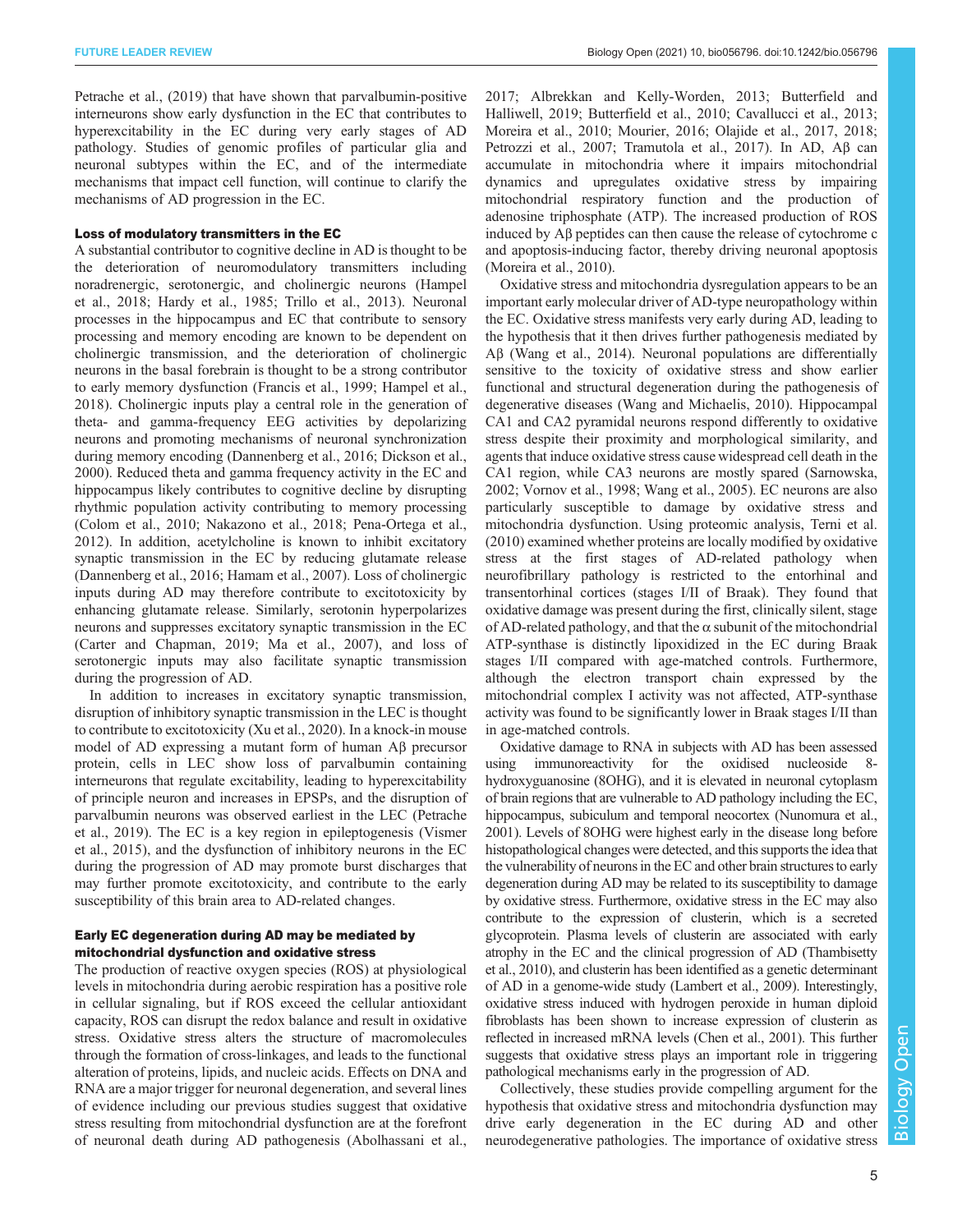as a molecular driver of degenerative mechanisms in EC neurons, and the early occurrence of oxidative stress in the EC, suggests that it is an important component of the selective vulnerability of the EC. Major hypotheses of the role of oxidative stress in AD propose that ROS dysregulation precedes, and may in fact induce, the extracellular accumulation of Aβ in neurons. However, both degenerative processes may occur simultaneously and with a certain degree of co-dependence as suggested by observations that oxidative stress occurs predominantly in  $\mathbf{A}\mathbf{B}_{1-42}$ -rich areas like the hippocampus as compared to  $A\beta_{1-42}$ -poor brain regions [\(Hensley](#page-9-0) [et al., 1995](#page-9-0); [Butterfield and Boyd-Kimball, 2018](#page-8-0)). The EC is one of the earliest temporal lobe structures to show both oxidative impairment and Aβ accumulation, and it is likely that an interplay between these two factors may underlie the susceptibility of this brain area to AD-related degeneration.

## Possible roles of neuroinflammation and glia activation in selective vulnerability of the EC

Neuroinflammation and neuron-glia crosstalk is thought to play significant role in the selective vulnerability of the EC to degeneration during AD [\(Fig. 2\)](#page-6-0). Glia cells, including astrocytes and microglia, provide neurons with structural and trophic support, and play important roles in maintaining homeostasis and ionic gradients, neuronal survival, clearing neurotransmitters of synapses, mediating immune responses, and reducing oxidative stress ([Cameron and Landreth, 2010](#page-8-0); [Markiewicz and Lukomska,](#page-9-0) [2006; Matias et al., 2019](#page-9-0); [Ransom and Ransom, 2012](#page-10-0); [Zhang et al.,](#page-11-0) [2010\)](#page-11-0). Homeostatic perturbations due to neurochemical or physiological imbalances in neurons can cause astrocytes and microglia to release inflammatory molecules including cytokines in a bid to maintain cellular integrity and repair damaged cells. However, aberrant activation of astrocytes and microglia during chronic inflammation can result in neuronal death through the release of ROS and other nitrating molecules [\(Aloisi, 2001;](#page-7-0) [Neumann, 2001](#page-10-0); [Simon et al., 2019](#page-10-0)).

Perturbations and neuroinflammatory changes involving both astrocytes and microglia have been well described in the EC of AD brains, where glia dysregulation and proinflammatory molecules play a central role in degeneration during AD [\(Asai et al., 2015](#page-7-0); [Criscuolo et al., 2017](#page-8-0); [Janelsins et al., 2005](#page-9-0); [Thangavel et al., 2013\)](#page-11-0). For example, the EC of AD brains shows increased immunoexpression of the proinflammatory molecule glia maturation factor (GMF), glia fibrillary acidic protein (GFAP) labelled reactive astrocytes, ionized calcium-binding adaptor molecule-1 and activated microglia, and these changes are more concentrated at sites with amyloid plaques and NFTs ([Thangavel](#page-11-0) [et al., 2013](#page-11-0)). Changes in glia can be driven both by Aβ and the response to neuronal injury, but Aβ can also dysregulate the development of glial function in the EC. [Yeh et al. \(2011\)](#page-11-0) analyzed astroglia morphology in the EC through surface and volume measurements of GFAP profiles in a triple transgenic mouse model of AD which harbours APPswe, PS1M146V and TauP301L mutations (3xTg-AD), and found that both the surface and volume of astroglia were reduced as compared to controls at a very early age (1 month). The reductions were maintained, and interestingly, it was found that the appearance of Aβ deposition at 12 months did not trigger astroglia hypertrophy. This susceptibility of entorhinal astrocytes to dysfunction triggered by amyloid beta during development suggests multiple potential mechanisms through which Aβ may promote dysfunction of glia, and contribute to the early vulnerability of EC to degeneration during the progression of AD.

Intrinsic differences between astrocytes in distinct brain regions, as reflected in heterogeneity in the expression profile of proteins involved in astrocyte morphology and function [\(Chai et al., 2017](#page-8-0); [Middeldorp and Hol, 2011;](#page-9-0) [Waller et al., 2016\)](#page-11-0), is likely to contribute to the selective vulnerability of brain regions such as the EC to age-related cognitive decline and AD ([Matias et al., 2019\)](#page-9-0). The EC shows greater numbers of glutamine synthetase (GS) labeled astrocytes as compared to GFAP containing astrocytes [\(Anlauf and Derouiche, 2013](#page-7-0)), while hippocampal astrocytes are widely stained for GFAP [\(Bushong et al., 2002;](#page-7-0) [Chai et al., 2017\)](#page-8-0). Astrocytic glutamate transporters are well known to remove glutamate from excitatory synapses and to prevent excitotoxicity due to excessive accumulation of glutamate. Further, GS converts glutamate to glutamine, and dysregulation of the glutamateglutamine cycle can contribute to excess glutamate, excitotoxicity and neuronal loss in AD ([Walton and Dodd, 2007\)](#page-11-0). The prevalence of GS-type astrocytes in the EC ([Anlauf and Derouiche, 2013\)](#page-7-0) is consistent with the importance of this mechanism for regulating excitatory transmission among the large population of principal neurons, and the dysfunction of GS astrocytes may contribute to the susceptibility of the EC early in AD.

Neuroinflammation mediated by microglia may also contribute to the early vulnerability of the EC during AD. In the EC, but not the hippocampus,  $3xTg-AD$  mice show the early upregulation of tumor necrotic factor (TNF)-alpha and monocyte chemoattractant protein (MCP-1), and these changes are correlated with increases in F4/80 positive microglia and macrophages [\(Janelsins et al., 2005\)](#page-9-0). F4/80 protein is the murine homolog of the EGF-like module-containing mucin-like hormone receptor-like 1 that has been extensively used as a marker for mouse macrophage populations ([Austyn and](#page-7-0) [Gordon, 1981](#page-7-0)). Aβ can also activate microglial receptors, and trigger advanced glycation end products that may contribute directly to EC vulnerability and progression of synaptic and behavioral deficits [\(Criscuolo et al., 2017\)](#page-8-0). Taken together, the uniqueness in EC glia protein expression patterns, as well as selective dysfunction of astrocyte and microglia coupled with neuroinflammation may account for early degeneration of EC neurons during AD-type pathogenesis. There is a lack of specific glia regional markers to fully identify the unique glia morphologic and functional properties, but the development of such markers is expected to allow investigations to better determine the roles of glia in the early vulnerability of the EC.

## Amyloid or tau-mediated activation of cell death kinases the EC during AD

Neuronal death during AD has been attributed to both Aβ and tau dysregulation as shown in [Fig. 2](#page-6-0) ([Desikan et al., 2012;](#page-8-0) [Lue et al.,](#page-9-0) [1999;](#page-9-0) [Näslund et al., 2000; Sipos et al., 2007](#page-10-0)). The original amyloid cascade hypothesis proposed that dysmetabolism of amyloid precursor protein (APP) causes an increase in amyloid plaque deposition and a pathological cascade resulting in NFT formation and neuronal death [\(Hardy and Allsop, 1991](#page-9-0)). More recent findings have found that soluble oligomeric Aβ, rather than insoluble amyloid plaques, have a more potent role in initiating cell death in AD [\(Barghorn et al., 2005](#page-7-0); [Christensen et al., 2008](#page-8-0); [Demuro et al.,](#page-8-0) [2010; Gong et al., 2003;](#page-8-0) [Lacor et al., 2007](#page-9-0)). Tau can also cause synaptic dysfunction independently of Aβ [\(Spires-Jones and](#page-10-0) [Hyman, 2014](#page-10-0)), and may contribute to neuronal death through glutamate excitotoxicity [\(Amadoro et al., 2006\)](#page-7-0). Interestingly, it has also been shown that tau is an essential modulator of Aβ-induced neuronal death during AD [\(Reifert et al., 2011](#page-10-0); [Song et al., 2008](#page-10-0); [Takashima et al., 1993](#page-10-0); [Zheng et al., 2002](#page-11-0)).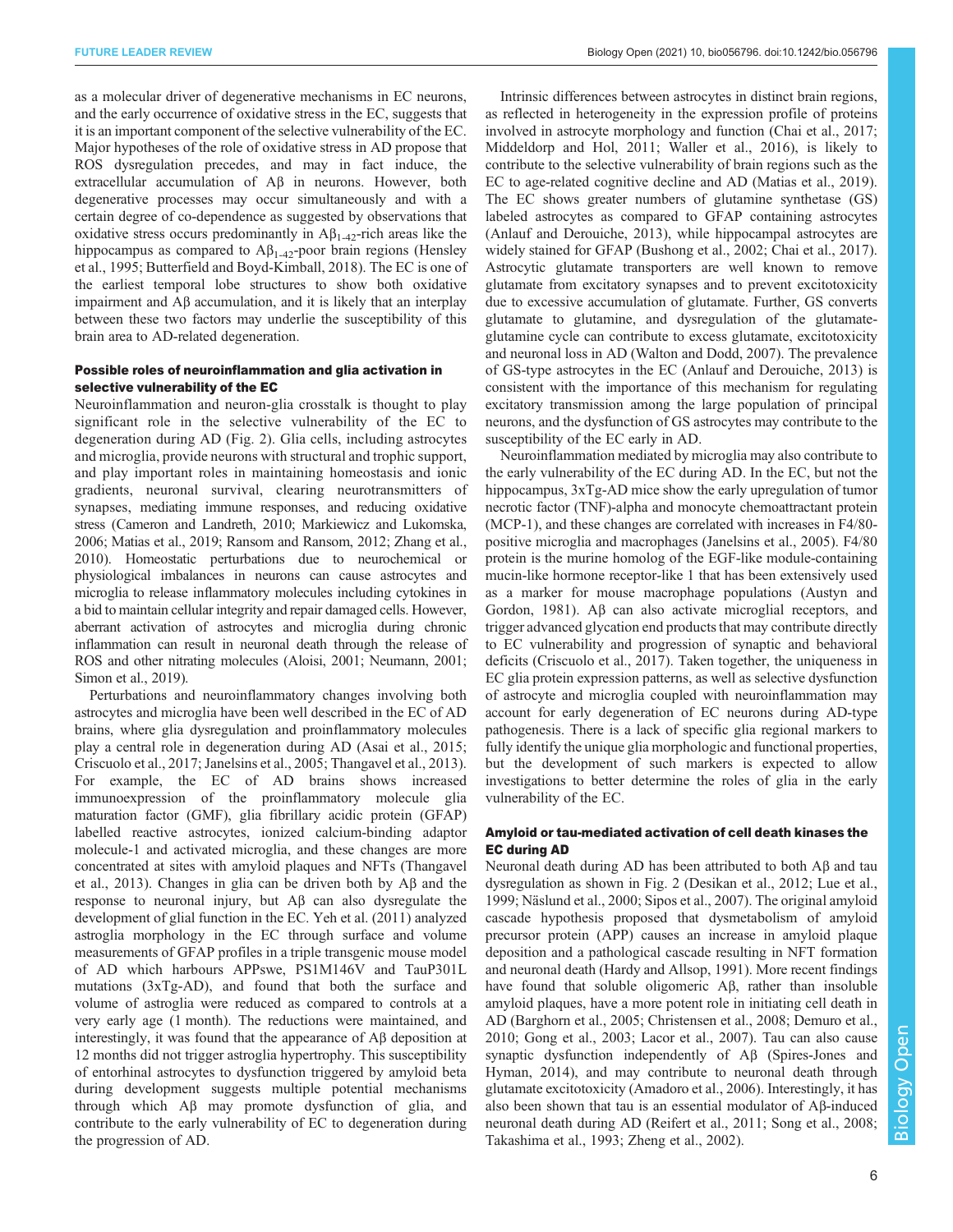<span id="page-6-0"></span>

Fig. 2. Schematic diagram of cellular and molecular factors that may contribute to the selective vulnerability of the entorhinal cortex (EC) during Alzheimer's disease (AD). Neural cells in the EC are the first to show signs of AD-related neuropathology, a phenomenon that may be related to its unique intrinsic cellular and molecular composition. Soluble amyloid beta (Aβ) and neurofibrillary tangles (NFT) may induce neurotoxicity in the EC by perturbing signaling molecules in neurons and by activating neuroglia (astroglia and microglia). One distinct characteristic of cells in the EC is a propensity for relatively high energy demand, which is supplied by the mitochondria in the form of ATP (adenosine triphosphate) and other signaling molecules like reactive oxygen species/reactive nitrogen species (ROS/RNS). However, due to the duality of the highly reactive species ROS/RNS, the high demand for these molecules, even subtle neurotoxic effects of Aβ and NFT can lead to intrinsically high oxidative stress in EC neurons, making them selectively vulnerable. High oxidative stress in neurons may be coupled to production of other neurotoxic molecules like cytokines from neighboring glia cells, thereby increasing overall stress responses and susceptibility of neural subpopulation in the EC to degeneration. Vulnerable neurons like those in the EC are also characterized by mitochondrial dysfunction, possibly due to high oxidative state in these cells, making the mitochondria vulnerable to further dysregulation by the direct toxic action of Aβ and NFT. Furthermore, the EC is highly rich in glutamate containing cells, and Aβ and NFT can stimulate excessive release of glutamate from both neurons and astroglia, thus increasing the susceptibility of this brain area to excitotoxic stimuli. Excessive release of highly reactive oxygen/nitrogen species and glutamate can exacerbate inflammatory responses in neuroglia and cause further release of pro-inflammatory molecules and cell death kinases including tumor necrotic factor (TNF), monocyte chemoattractant protein (MCP-1), mitogen activated protein kinase (MAPK), glia maturation factor (GMF), c-Jun N-terminal kinase (JNK) and c-Myc, factors that are known to underlie early EC degeneration during AD. When combined with high DNA oxidation, activation of these kinases can lead to dysregulation of cell cycle regulatory proteins including p53 and Bax/Bak which have also been suggested to be easily triggered in vulnerable neurons, and to cause selective neuronal death. The arrows link these mechanistic factors in the figure to denote direct relationships between them.

The loss of neurons in AD occurs very early in the EC ([Gómez-](#page-8-0)[Isla et al., 1996\)](#page-8-0), and several reports indicate that aberrant cell cycle activation in postmitotic neurons occurs during early neuronal

degeneration in AD [\(Busser et al., 1998](#page-8-0); [Hoozemans et al., 2002](#page-9-0); [Nagy et al., 1997;](#page-10-0) [Vincent et al., 1997](#page-11-0); [Yang et al., 2006](#page-11-0)). Further, EC neurons appear to be particularly susceptible to mechanisms of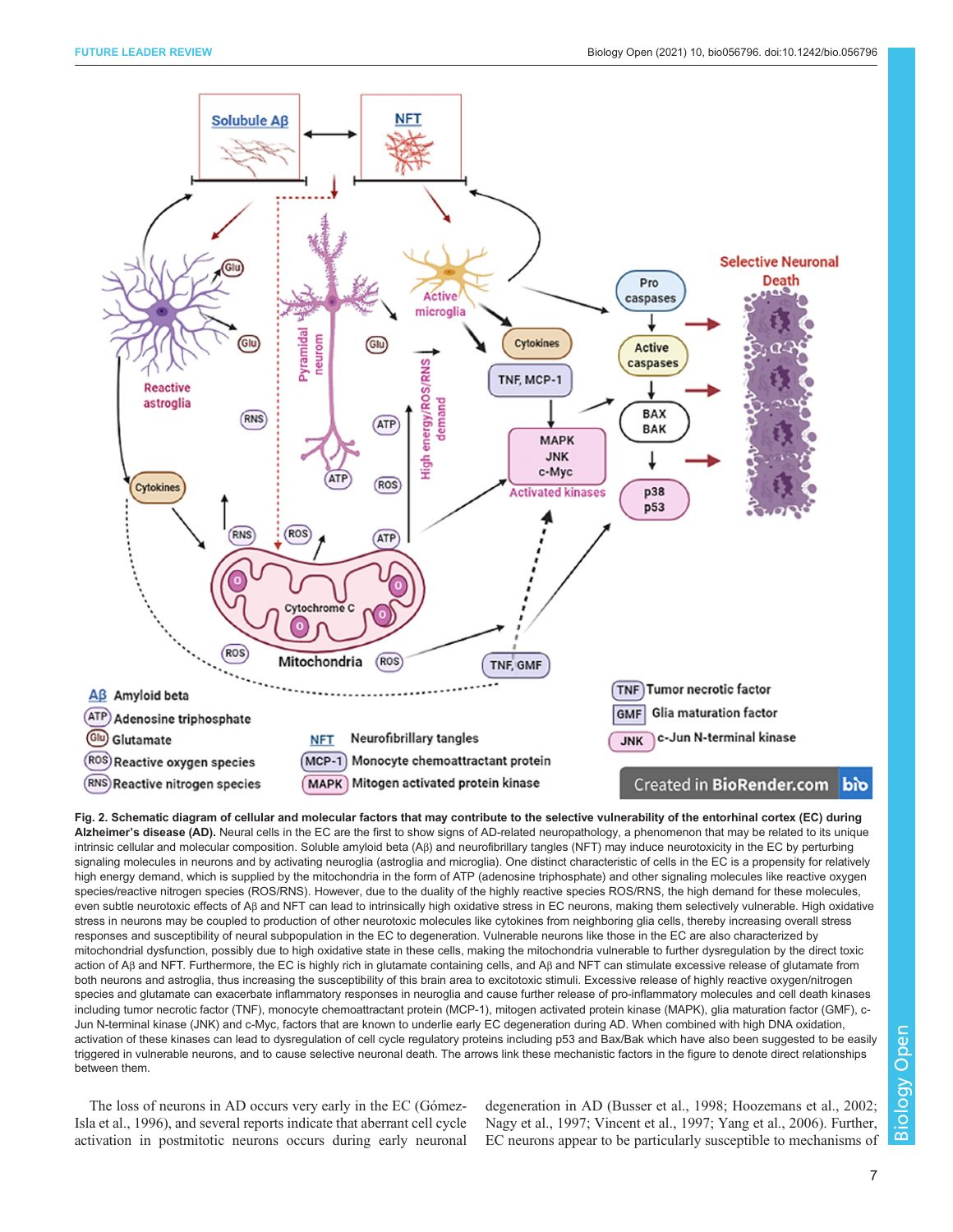<span id="page-7-0"></span>cell death and apoptosis early in AD ([Yang et al., 2006\)](#page-11-0). The EC has a higher neuronal atrophy rate as compared to the hippocampus in AD subjects ([Du et al., 2004](#page-8-0)), and interestingly, the density of cellcycle-positive neurons in the EC is greater in subjects with mild cognitive impairment than in post-mortem AD brains [\(Yang et al.,](#page-11-0) [2003](#page-11-0)). Also, the EC appears to be susceptible to cell-cycle events as kainic-acid-induced neuronal death in the hippocampus was followed by upregulation of several cell-cycle proteins of the G1, G2 and S phases in the EC ([Hernández-Ortega et al., 2007\)](#page-9-0). Intriguingly, the increased expression of these cell-cycle proteins in the EC is accompanied by progressive expression of proteins related to AD including Tau phos ser396/Ser404 and APP [\(Hernández-](#page-9-0)[Ortega et al., 2007](#page-9-0)). Thus, the EC neurons may be particularly susceptible to cell-death stimuli early during the progression of AD.

Although the field is still nascent, evidences of the molecular mechanisms driving selective activation of cell-death pathways in the EC during AD are beginning to emerge. The selective activation of stress and cell-death kinases by Aβ or/and tau may contribute to the vulnerability of the EC to neuron loss ([Fig. 2](#page-6-0)). There is increasing evidence that the cell stress-kinase p38 mitogen activated protein kinase (MAPK) plays an important role in AD pathophysiology [\(Munoz and Ammit, 2010](#page-10-0)). Aβ rapidly induces phosphorylation of p38 MAPK in the EC ([Criscuolo et al.,](#page-8-0) [2015](#page-8-0)), and activation of p38 MAPK can mediate early apoptosis by phosphorylating intracellular enzymes and cellular proteins involved in apoptosis ([Kawasaki et al., 1997;](#page-9-0) [Qi et al., 2004](#page-10-0)). This is supported by findings in the J20 mice (a transgenic model overexpressing human APP with familial AD mutations), that reducing the Aβ-mediated activation of stress-related kinases p38 including MAPK, and c-Jun N-terminal kinase (JNK), inhibits early synaptic dysfunction in layer II of the EC ([Criscuolo et al., 2017\)](#page-8-0). Similarly, specific MAPK pathways are activated in the EC about 3 to 6 h following systemic administration of kainic acid in rats, as shown by phosphorylated JNK and phosphorylated p38 immunoreactivity, phosphorylated c-Myc expression, decreased phosphorylated CREB immunoreactivity and strong phosphorylated c-Jun immunoreactivity. These kinases, which commit cells to apoptosis, may be the molecular basis for the vulnerability of the EC to cell death during the onset and progression of AD ([Ferrer et al., 2002\)](#page-8-0). This body of evidence supports a central role for cell-death kinases and cell-cycle dysregulation in neuronal death observed early in the EC during AD. These observations could have important implications for understanding of the molecular basis of the selective vulnerability of the EC during the onset and progression of AD.

#### **Conclusions**

Though the full mechanistic spectrum accounting for the unique response of the EC to intrinsic and extrinsic neurotoxic stimuli leading to AD has not been fully determined, we have discussed the emerging understanding of the biochemical and anatomical variabilities that are specific to this brain region which may underlie molecular and functional neurodegeneration in AD. Studies reviewed here indicate that the EC may show selective vulnerability during the early pathogenesis of AD due to interacting factors including genetic and physiological differences in neuronal subpopulations, the expression level of neurochemicals modulating neural functions, and the sensitivity of multiple intracellular signalling cascades to triggers of AD pathology including Aβ protein.

#### Competing interests

The authors declare no competing or financial interests.

#### Funding

O.J.O. is a recipient of the Merit Scholarship Program for Foreign Scholars (PBEEE) award from Fonds de recherche du Québec – Nature et technologies (FRQNT), while the laboratory of C.A.C. is funded by a grant from the Natural Sciences and Engineering Research Council of Canada (NSERC), [https://dx.doi.org/10.13039/](https://dx.doi.org/10.13039/501100000038) [501100000038](https://dx.doi.org/10.13039/501100000038).

#### References

- [Abolhassani, N., Leon, J., Sheng, Z., Oka, S., Hamasaki, H., Iwaki, T. and](https://doi.org/10.1016/j.mad.2016.05.005) Nakabeppu, Y. [\(2017\). Molecular pathophysiology of impaired glucose](https://doi.org/10.1016/j.mad.2016.05.005) [metabolism, mitochondrial dysfunction, and oxidative DNA damage in](https://doi.org/10.1016/j.mad.2016.05.005) Alzheimer's disease brain. Mech. Ageing Dev. 161[, 95-104. doi:10.1016/j.mad.](https://doi.org/10.1016/j.mad.2016.05.005) [2016.05.005](https://doi.org/10.1016/j.mad.2016.05.005)
- [Albrekkan, F. M. and Kelly-Worden, M.](https://doi.org/10.4236/ojemd.2013.32A003) (2013). Mitochondrial dysfunction and Alzheimer's disease. [Open J. Endocr. Metab. Dis.](https://doi.org/10.4236/ojemd.2013.32A003) 3, 14-19. doi:10.4236/ojemd. [2013.32A003](https://doi.org/10.4236/ojemd.2013.32A003)
- Aloisi, F. (2001). Immune function of microglia. Glia. 36, 165-179.
- [Amadoro, G., Ciotti, M. T., Costanzi, M., Cestari, V., Calissano, P. and Canu, N.](https://doi.org/10.1073/pnas.0511065103) [\(2006\). NMDA receptor mediates tau-induced neurotoxicity by calpain and ERK/](https://doi.org/10.1073/pnas.0511065103) MAPK activation. Proc. Natl. Acad. Sci. USA 103[, 2892-2897. doi:10.1073/pnas.](https://doi.org/10.1073/pnas.0511065103) [0511065103](https://doi.org/10.1073/pnas.0511065103)
- Anderson, N. D. [\(2019\). State of the science on mild cognitive impairment \(MCI\).](https://doi.org/10.1017/S1092852918001347) CNS Spectr. 24[, 78-87. doi:10.1017/S1092852918001347](https://doi.org/10.1017/S1092852918001347)
- [Andreoli, V., De Marco, E. V., Trecroci, F., Cittadella, R., Di Palma, G. and](https://doi.org/10.1007/s00702-013-1125-7) Gambardella, A. [\(2014\). Potential involvement of GRIN2B encoding the NMDA](https://doi.org/10.1007/s00702-013-1125-7) [receptor subunit NR2B in the spectrum of Alzheimer](https://doi.org/10.1007/s00702-013-1125-7)'s disease. J. Neural Transm. 121[, 533-542. doi:10.1007/s00702-013-1125-7](https://doi.org/10.1007/s00702-013-1125-7)
- Anlauf, E. and Derouiche, A. [\(2013\). Glutamine synthetase as an astrocytic](https://doi.org/10.3389/fendo.2013.00144) [marker: its cell type and vesicle localization.](https://doi.org/10.3389/fendo.2013.00144) Front. Endocrinol. 4, 1-4. doi:10. [3389/fendo.2013.00144](https://doi.org/10.3389/fendo.2013.00144)
- Arendt, T., Brückner, M. K., Morawski, M. Jäger, C. and Gertz, H.-J. (2015). Early neurone loss in Alzheimer'[s disease: cortical or subcortical?.](https://doi.org/10.1186/s40478-015-0187-1) Acta neuropath. Commun. 3[, 10. doi:10.1186/s40478-015-0187-1](https://doi.org/10.1186/s40478-015-0187-1)
- Arundine, M. and Tymianski, M. [\(2003\). Molecular mechanisms of calcium](https://doi.org/10.1016/S0143-4160(03)00141-6)[dependent neurodegeneration in excitotoxicity.](https://doi.org/10.1016/S0143-4160(03)00141-6) Cell Calcium 34, 325-337. doi:10. [1016/S0143-4160\(03\)00141-6](https://doi.org/10.1016/S0143-4160(03)00141-6)
- [Asai, H., Ikezu, S., Tsunoda, S., Medalla, M., Luebke, J., Haydar, T., Wolozin, B.,](https://doi.org/10.1038/nn.4132) Butovsky, O., Kügler, S. and Ikezu, T. [\(2015\). Depletion of microglia and](https://doi.org/10.1038/nn.4132) [inhibition of exosome synthesis halt tau propagation.](https://doi.org/10.1038/nn.4132) Nat. Neurosci. 18, [1584-1593. doi:10.1038/nn.4132](https://doi.org/10.1038/nn.4132)
- Austyn, J. M. and Gordon, S. [\(1981\). F4/80, a monoclonal antibody directed](https://doi.org/10.1002/eji.1830111013) [specifically against the mouse macrophage.](https://doi.org/10.1002/eji.1830111013) Eur. J. Immunol. 11, 805-815. doi:10. [1002/eji.1830111013](https://doi.org/10.1002/eji.1830111013)
- [Barghorn, S., Nimmrich, V., Striebinger, A., Krantz, C., Keller, P., Janson, B.,](https://doi.org/10.1111/j.1471-4159.2005.03407.x) [Bahr, M., Schmidt, M., Bitner, R. S., Harlan, J. et al.](https://doi.org/10.1111/j.1471-4159.2005.03407.x) (2005). Globular amyloid β[peptide1-42 oligomer - a homogenous and stable neuropathological protein in](https://doi.org/10.1111/j.1471-4159.2005.03407.x) Alzheimer's disease. J. Neurochem. 95[, 834-847. doi:10.1111/j.1471-4159.2005.](https://doi.org/10.1111/j.1471-4159.2005.03407.x) [03407.x](https://doi.org/10.1111/j.1471-4159.2005.03407.x)
- Berdichevsky, E., Riveros, N., Sánchez-Armáss, S. and Orrego, F. (1983). [Kainate, N-methylaspartate and other excitatory amino acids increase calcium](https://doi.org/10.1016/0304-3940(83)90489-5) [influx into rat brain cortex cells in vitro.](https://doi.org/10.1016/0304-3940(83)90489-5) Neurosci. Lett. 36, 75-80. doi:10.1016/ [0304-3940\(83\)90489-5](https://doi.org/10.1016/0304-3940(83)90489-5)
- Berretta, N. and Jones, R. S. G. [\(1996\). Tonic facilitation of glutamate release by](https://doi.org/10.1016/0306-4522(96)00301-6) [presynaptic N-methyl-D-aspartate autoreceptors in the entorhinal cortex.](https://doi.org/10.1016/0306-4522(96)00301-6) Neuroscience 75[, 339-344. doi:10.1016/0306-4522\(96\)00301-6](https://doi.org/10.1016/0306-4522(96)00301-6)
- Berridge, M. J. [\(2011\). Calcium signalling and Alzheimer](http://dx.doi.org/10.1007/s11064-010-0371-4)'s disease. Neurochem. Res. 36[, 1149-1156. doi:10.1007/s11064-010-0371-4](http://dx.doi.org/10.1007/s11064-010-0371-4)
- Braak, H. and Braak, E. [\(1991\). Neuropathological stageing of Alzheimer-related](https://doi.org/10.1007/BF00308809) changes. Acta Neuropathol. 82[, 239-259. doi:10.1007/BF00308809](https://doi.org/10.1007/BF00308809)
- Braak, H. and Braak, E. [\(1995\). Staging of alzheimer](https://doi.org/10.1016/0197-4580(95)00021-6)'s disease-related neurofibrillary changes. Neurobiol. Aging 16[, 271-278. doi:10.1016/0197-](https://doi.org/10.1016/0197-4580(95)00021-6) [4580\(95\)00021-6](https://doi.org/10.1016/0197-4580(95)00021-6)
- Braak, H. and Braak, E. [\(1998\). Evolution of neuronal changes in the course of](https://doi.org/10.1007/978-3-7091-6467-9_11) Alzheimer's disease. J. Neural Transm. Suppl. 53[, 127-140. doi:10.1007/978-3-](https://doi.org/10.1007/978-3-7091-6467-9_11) [7091-6467-9\\_11](https://doi.org/10.1007/978-3-7091-6467-9_11)
- Braak, H. and Del Tredici, K. [\(2015\). The preclinical phase of the pathological](https://doi.org/10.1093/brain/awv236) [process underlying sporadic Alzheimer](https://doi.org/10.1093/brain/awv236)'s disease. Brain 138, 2814-2833. doi:10. [1093/brain/awv236](https://doi.org/10.1093/brain/awv236)
- [Braak, H., Alafuzoff, I., Arzberger, T., Kretzschmar, H. and Del Tredici, K.](https://doi.org/10.1007/s00401-006-0127-z) (2006). [Staging of Alzheimer disease-associated neurofibrillary pathology using paraffin](https://doi.org/10.1007/s00401-006-0127-z) [sections and immunocytochemistry.](https://doi.org/10.1007/s00401-006-0127-z) Acta Neuropathol. 112, 389-404. doi:10. [1007/s00401-006-0127-z](https://doi.org/10.1007/s00401-006-0127-z)
- Burwell, R. D. (2000). The parahippocampal region: corticocortical connectivity Ann. N. Y. Acad. Sci. 911[, 25-42. doi:10.1111/j.1749-6632.2000.tb06717.x](https://doi.org/10.1111/j.1749-6632.2000.tb06717.x)
- [Bushong, E. A., Martone, M. E., Jones, Y. Z. and Ellisman, M. H.](https://doi.org/10.1523/JNEUROSCI.22-01-00183.2002) (2002). [Protoplasmic astrocytes in CA1 stratum radiatum occupy separate anatomical](https://doi.org/10.1523/JNEUROSCI.22-01-00183.2002) domains. J. Neurosci. 22[, 183-192. doi:10.1523/JNEUROSCI.22-01-00183.2002](https://doi.org/10.1523/JNEUROSCI.22-01-00183.2002)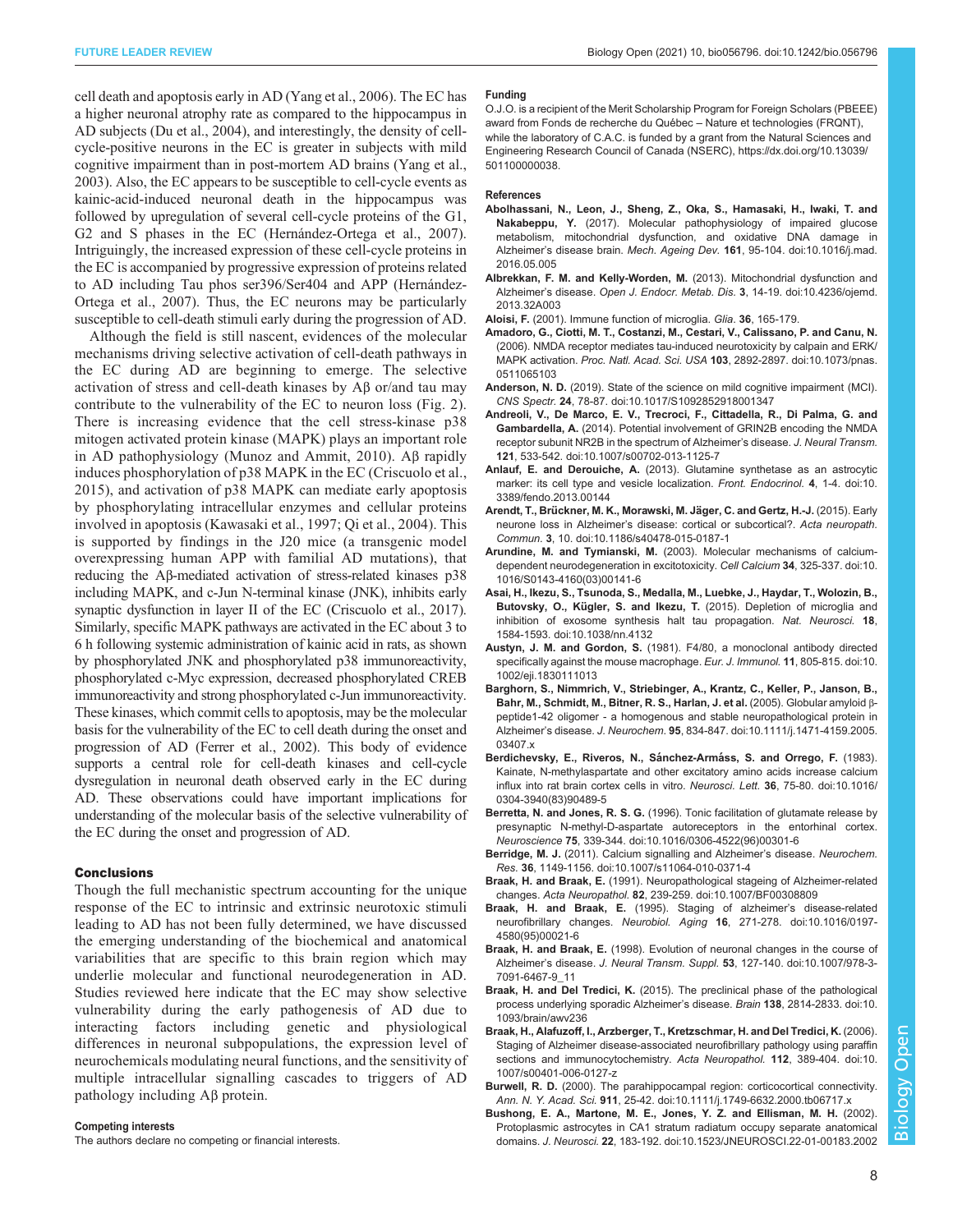- <span id="page-8-0"></span>[Busser, J., Geldmacher, D. S. and Herrup, K.](https://doi.org/10.1523/JNEUROSCI.18-08-02801.1998) (1998). Ectopic cell cycle proteins [predict the sites of neuronal cell death in Alzheimer](https://doi.org/10.1523/JNEUROSCI.18-08-02801.1998)'s disease brain. J. Neurosci. 18[, 2801-2807. doi:10.1523/JNEUROSCI.18-08-02801.1998](https://doi.org/10.1523/JNEUROSCI.18-08-02801.1998)
- [Butterfield, D. A. and Boyd-Kimball, D.](https://doi.org/10.3233/JAD-170543) (2018). Oxidative stress, amyloid-β [peptide, and altered key molecular pathways in the pathogenesis and progression](https://doi.org/10.3233/JAD-170543) of Alzheimer's disease. J. Alzheimers Dis. 62[, 1345-1367. doi:10.3233/JAD-](https://doi.org/10.3233/JAD-170543)[170543](https://doi.org/10.3233/JAD-170543)
- Butterfield, D. A. and Halliwell, B. [\(2019\). Oxidative stress, dysfunctional glucose](https://doi.org/10.1038/s41583-019-0132-6) [metabolism and Alzheimer disease.](https://doi.org/10.1038/s41583-019-0132-6) Nat. Rev. Neurosci. 20, 148-160. doi:10. [1038/s41583-019-0132-6](https://doi.org/10.1038/s41583-019-0132-6)
- [Butterfield, D. A. and Pocernich, C. B.](https://doi.org/10.2165/00023210-200317090-00004) (2003). The glutamatergic system and Alzheimer's disease. CNS Drugs 17[, 641-652. doi:10.2165/00023210-](https://doi.org/10.2165/00023210-200317090-00004) [200317090-00004](https://doi.org/10.2165/00023210-200317090-00004)
- [Butterfield, D. A., Bader Lange, M. L. and Sultana, R.](https://doi.org/10.1016/j.bbalip.2010.02.005) (2010). Involvements of the [lipid peroxidation product, HNE, in the pathogenesis and progression of](https://doi.org/10.1016/j.bbalip.2010.02.005) Alzheimer's disease. [Biochim. Biophys. Acta Mol. Cell Biol. Lipids](https://doi.org/10.1016/j.bbalip.2010.02.005) 1801, [924-929. doi:10.1016/j.bbalip.2010.02.005](https://doi.org/10.1016/j.bbalip.2010.02.005)
- Calderon-Garcidueñ[as, A. L. and Duyckaerts, C.](https://doi.org/10.1016/B978-0-12-802395-2.00023-7) (2018). Alzheimer disease. Handb. Clin. Neurol. 145[, 325-337. doi:10.1016/B978-0-12-802395-2.00023-7](https://doi.org/10.1016/B978-0-12-802395-2.00023-7)
- Cameron, B. and Landreth, G. E. [\(2010\). Inflammation, microglia, and Alzheimer](https://doi.org/10.1016/j.nbd.2009.10.006)'s disease. Neurobiol. Dis. 37[, 503-509. doi:10.1016/j.nbd.2009.10.006](https://doi.org/10.1016/j.nbd.2009.10.006)
- Carter, F. and Chapman, C. A. [\(2019\). Serotonin 5-HT1A receptor-mediated](https://doi.org/10.1016/j.neuroscience.2019.03.024) [reduction of excitatory synaptic transmission in layers II/III of the parasubiculum.](https://doi.org/10.1016/j.neuroscience.2019.03.024) Neuroscience 406[, 325-332. doi:10.1016/j.neuroscience.2019.03.024](https://doi.org/10.1016/j.neuroscience.2019.03.024)
- [Cavallucci, V., Ferraina, C. and D](https://doi.org/10.2174/1381612811319360005)'Amelio, M. (2013). Key role of mitochondria in Alzheimer'[s disease synaptic dysfunction.](https://doi.org/10.2174/1381612811319360005) Curr. Pharm. Des. 19, 6440-6450. [doi:10.2174/1381612811319360005](https://doi.org/10.2174/1381612811319360005)
- [Chai, H., Diaz-Castro, B., Shigetomi, E., Monte, E., Octeau, J. C., Yu, X., Cohn,](https://doi.org/10.1016/j.neuron.2017.06.029) [W., Rajendran, P. S., Vondriska, T. M., Whitelegge, J. P. et al.](https://doi.org/10.1016/j.neuron.2017.06.029) (2017). Neural [circuit-specialized astrocytes: transcriptomic, proteomic, morphological, and](https://doi.org/10.1016/j.neuron.2017.06.029) functional evidence. Neuron 95[, 531-549.e9. doi:10.1016/j.neuron.2017.06.029](https://doi.org/10.1016/j.neuron.2017.06.029)
- Chen, X.-Q. and Mobley, W. C. [\(2019\). Alzheimer disease pathogenesis: insights](https://doi.org/10.3389/fnins.2019.00659) [from molecular and cellular biology studies of oligomeric A](https://doi.org/10.3389/fnins.2019.00659)β and tau species. Front. Neurosci. 13[, 659. doi:10.3389/fnins.2019.00659](https://doi.org/10.3389/fnins.2019.00659)
- [Chen, Q. M., Prowse, K. R., Tu, V. C., Purdom, S. and Linskens, M. H. K.](https://doi.org/10.1006/excr.2001.5182) (2001). [Uncoupling the senescent phenotype from telomere shortening in hydrogen](https://doi.org/10.1006/excr.2001.5182) peroxide-treated fibroblasts. Exp. Cell Res. 265[, 294-303. doi:10.1006/excr.2001.](https://doi.org/10.1006/excr.2001.5182) [5182](https://doi.org/10.1006/excr.2001.5182)
- [Chen, X.-F., Zhang, Y.-W., Xu, H. and Bu, G.](https://doi.org/10.1186/1756-6606-6-44) (2013). Transcriptional regulation and [its misregulation in Alzheimer](https://doi.org/10.1186/1756-6606-6-44)'s disease. Mol. Brain 6, 44. doi:10.1186/1756-6606- [6-44](https://doi.org/10.1186/1756-6606-6-44)
- Choi, D. W. [\(1988\). Calcium-mediated neurotoxicity: relationship to specific channel](https://doi.org/10.1016/0166-2236(88)90200-7) [types and role in ischemic damage.](https://doi.org/10.1016/0166-2236(88)90200-7) Trends Neurosci. 11, 465-469. doi:10.1016/ [0166-2236\(88\)90200-7](https://doi.org/10.1016/0166-2236(88)90200-7)
- [Choi, D. W., Maulucci-Gedde, M. and Kriegstein, A. R.](https://doi.org/10.1523/JNEUROSCI.07-02-00357.1987) (1987). Glutamate [neurotoxicity in cortical cell culture.](https://doi.org/10.1523/JNEUROSCI.07-02-00357.1987) J. Neurosci. 7, 357-368. doi:10.1523/ [JNEUROSCI.07-02-00357.1987](https://doi.org/10.1523/JNEUROSCI.07-02-00357.1987)
- [Christensen, D. Z., Kraus, S. L., Flohr, A., Cotel, M.-C., Wirths, O. and Bayer,](https://doi.org/10.1007/s00401-008-0451-6) T. A. (2008). Transient intraneuronal Aβ [rather than extracellular plaque pathology](https://doi.org/10.1007/s00401-008-0451-6) [correlates with neuron loss in the frontal cortex of APP/PS1KI mice.](https://doi.org/10.1007/s00401-008-0451-6) Acta Neuropathol. 116[, 647-655. doi:10.1007/s00401-008-0451-6](https://doi.org/10.1007/s00401-008-0451-6)
- Colom, L. V., Castañeda, M. T., Bañ[uelos, C., Puras, G., Garc](https://doi.org/10.1016/j.neurobiolaging.2008.05.006)ía-Hernández, A., [Hernandez, S., Mounsey, S., Benavidez, J. and Lehker, C.](https://doi.org/10.1016/j.neurobiolaging.2008.05.006) (2010). Medial septal β[-amyloid 1-40 injections alter septo-hippocampal anatomy and function.](https://doi.org/10.1016/j.neurobiolaging.2008.05.006) Neurobiol. Aging 31[, 46-57. doi:10.1016/j.neurobiolaging.2008.05.006](https://doi.org/10.1016/j.neurobiolaging.2008.05.006)
- Crews, L. and Masliah, E. [\(2010\). Molecular mechanisms of neurodegeneration in](http://dx.doi.org/10.1093/hmg/ddq160) Alzheimer's disease. Hum. Mol. Genet. 19, 12-20. [doi:10.1093/hmg/ddq160](http://dx.doi.org/10.1093/hmg/ddq160)
- [Criscuolo, C., Fabiani, C., Bonadonna, C., Origlia, N. and Domenici, L.](https://doi.org/10.1016/j.neurobiolaging.2014.11.016) (2015). [BDNF prevents amyloid-dependent impairment of LTP in the entorhinal cortex by](https://doi.org/10.1016/j.neurobiolaging.2014.11.016) [attenuating p38 MAPK phosphorylation.](https://doi.org/10.1016/j.neurobiolaging.2014.11.016) Neurobiol. Aging 36, 1303-1309. doi:10. [1016/j.neurobiolaging.2014.11.016](https://doi.org/10.1016/j.neurobiolaging.2014.11.016)
- [Criscuolo, C., Fontebasso, V., Middei, S., Stazi, M., Ammassari-Teule, M., Yan,](https://doi.org/10.1038/srep42370) S. S. and Origlia, N. [\(2017\). Entorhinal Cortex dysfunction can be rescued by](https://doi.org/10.1038/srep42370) [inhibition of microglial RAGE in an Alzheimer](https://doi.org/10.1038/srep42370)'s disease mouse model. Sci. Rep. 7, [42370. doi:10.1038/srep42370](https://doi.org/10.1038/srep42370)
- [Dannenberg, H., Hinman, J. R. and Hasselmo, M. E.](https://doi.org/10.1016/j.jphysparis.2016.09.002) (2016). Potential roles of [cholinergic modulation in the neural coding of location and movement speed.](https://doi.org/10.1016/j.jphysparis.2016.09.002) J. Physiol. 110[, 52-64. doi:10.1016/j.jphysparis.2016.09.002](https://doi.org/10.1016/j.jphysparis.2016.09.002)
- [Danysz, W. and Parsons, C. G.](https://doi.org/10.1111/j.1476-5381.2012.02057.x) (2012). Alzheimer's disease, β-amyloid, glutamate, [NMDA receptors and memantine - Searching for the connections.](https://doi.org/10.1111/j.1476-5381.2012.02057.x) Br. J. Pharmacol. 167[, 324-352. doi:10.1111/j.1476-5381.2012.02057.x](https://doi.org/10.1111/j.1476-5381.2012.02057.x)
- [De Toledo-Morrell, L., Goncharova, I., Dickerson, B., Wilson, R. S. and Bennett,](https://doi.org/10.1111/j.1749-6632.2000.tb06730.x) D. A. [\(2000\). From healthy aging to early Alzheimer](https://doi.org/10.1111/j.1749-6632.2000.tb06730.x)'s disease: In vivo detection of entorhinal cortex atrophy. Ann. N. Y. Acad. Sci. 911[, 240-253. doi:10.1111/j.1749-](https://doi.org/10.1111/j.1749-6632.2000.tb06730.x) [6632.2000.tb06730.x](https://doi.org/10.1111/j.1749-6632.2000.tb06730.x)
- [Demuro, A., Parker, I. and Stutzmann, G. E.](https://doi.org/10.1074/jbc.R109.080895) (2010). Calcium signaling and [amyloid toxicity in Alzheimer disease.](https://doi.org/10.1074/jbc.R109.080895) J. Biol. Chem. 285, 12463-12468. doi:10. [1074/jbc.R109.080895](https://doi.org/10.1074/jbc.R109.080895)
- Deshmukh, S. S. and Knierim, J. J. [\(2011\). Representation of non-spatial and](https://doi.org/10.3389/fnbeh.2011.00069) [spatial information in the lateral entorhinal cortex.](https://doi.org/10.3389/fnbeh.2011.00069) Front. Behav. Neurosci. 5, 1-33. [doi:10.3389/fnbeh.2011.00069](https://doi.org/10.3389/fnbeh.2011.00069)
- [Desikan, R. S., McEvoy, L. K., Thompson, W. K., Holland, D., Brewer, J. B.,](https://doi.org/10.1001/archneurol.2011.3354) [Aisen, P. S., Sperling, R. A. and Dale, A. M.](https://doi.org/10.1001/archneurol.2011.3354) and Alzheimer's Disease Neuroimaging Initiative. (2012). Amyloid-β–[associated clinical decline occurs](https://doi.org/10.1001/archneurol.2011.3354) [only in the presence of elevated P-tau.](https://doi.org/10.1001/archneurol.2011.3354) Arch. Neurol. 69, 709-713. doi:10.1001/ [archneurol.2011.3354](https://doi.org/10.1001/archneurol.2011.3354)
- [Dickerson, B. C., Salat, D. H., Greve, D. N., Chua, E. F., Rand-Giovannetti, E.,](https://doi.org/10.1212/01.wnl.0000171450.97464.49) [Rentz, D. M., Bertram, L., Mullin, K., Tanzi, R. E., Blacker, D. et al.](https://doi.org/10.1212/01.wnl.0000171450.97464.49) (2005). [Increased hippocampal activation in mild cognitive impairment compared to](https://doi.org/10.1212/01.wnl.0000171450.97464.49) normal aging and AD. Neurology 65[, 404-411. doi:10.1212/01.wnl.0000171450.](https://doi.org/10.1212/01.wnl.0000171450.97464.49) [97464.49](https://doi.org/10.1212/01.wnl.0000171450.97464.49)
- [Dickson, C. T., Magistretti, J., Shalinsky, M., Hamam, B. and Alonso, A.](https://doi.org/10.1111/j.1749-6632.2000.tb06723.x) (2000). [Oscillatory activity in entorhinal neurons and circuits: mechanisms and function.](https://doi.org/10.1111/j.1749-6632.2000.tb06723.x) Ann. N. Y. Acad. Sci. 911[, 127-150. doi:10.1111/j.1749-6632.2000.tb06723.x](https://doi.org/10.1111/j.1749-6632.2000.tb06723.x)
- [Du, A. T., Schuff, N., Kramer, J. H., Ganzer, S., Zhu, X. P., Jagust, W. J., Miller,](https://doi.org/10.1212/01.WNL.0000106462.72282.90) [B. L., Reed, B. R., Mungas, D., Yaffe, K. et al.](https://doi.org/10.1212/01.WNL.0000106462.72282.90) (2004). Higher atrophy rate of [entorhinal cortex than hippocampus in AD.](https://doi.org/10.1212/01.WNL.0000106462.72282.90) Neurology 62, 422-427. doi:10.1212/ [01.WNL.0000106462.72282.90](https://doi.org/10.1212/01.WNL.0000106462.72282.90)
- Embi, N., Rylatt, D. B. and Cohen, P. [\(1980\). Glycogen synthase kinase-3 from](https://doi.org/10.1111/j.1432-1033.1980.tb06059.x) [rabbit skeletal muscle: separation from cyclic-AMP-dependent protein kinase and](https://doi.org/10.1111/j.1432-1033.1980.tb06059.x) phosphorylase kinase. Eur. J. Biochem. 107[, 519-527. doi:10.1111/j.1432-1033.](https://doi.org/10.1111/j.1432-1033.1980.tb06059.x) [1980.tb06059.x](https://doi.org/10.1111/j.1432-1033.1980.tb06059.x)
- [Fang, F., Lue, L.-F., Yan, S., Xu, H., Luddy, J. S., Chen, D., Walker, D. G., Stern,](https://doi.org/10.1096/fj.09-139634) [D. M., Yan, S., Schmidt, A. M. et al.](https://doi.org/10.1096/fj.09-139634) (2010). RAGE-dependent signaling in [microglia contributes to neuroinflammation, A](https://doi.org/10.1096/fj.09-139634)β accumulation, and impaired [learning/memory in a mouse model of Alzheimer](https://doi.org/10.1096/fj.09-139634)'s disease. FASEB J. 24, [1043-1055. doi:10.1096/fj.09-139634](https://doi.org/10.1096/fj.09-139634)
- [Fennema-Notestine, C., McEvoy, L. K., Hagler, D. J., Jacobson, M. W. and Dale,](https://doi.org/10.1155/2009/698156) A. M. [\(2009\). Structural neuroimaging in the detection and prognosis of pre](https://doi.org/10.1155/2009/698156)clinical and early AD. Behav. Neurol. 21[, 3-12. doi:10.1155/2009/698156](https://doi.org/10.1155/2009/698156)
- Ferná[ndez-Cabello, S., Kronbichler, M., Van Dijk, K. R. A., Goodman, J. A.,](http://dx.doi.org/10.1093/brain/awaa012) Spreng, R. N. and Schmitz, T. W. [\(2020\). Basal forebrain volume reliably predicts](http://dx.doi.org/10.1093/brain/awaa012) the cortical spread of Alzheimer'[s degeneration. Brain. 143, 993-1009. doi:10.](http://dx.doi.org/10.1093/brain/awaa012) [1093/brain/awaa012](http://dx.doi.org/10.1093/brain/awaa012)
- [Ferrer, I., Carmona, M., Puig, B., Dom](https://doi.org/10.1007/s00401-001-0481-9)ínguez, I. and Viñals, F. (2002). Active, [phosphorylation-dependent MAP kinases, MAPK/ERK, SAPK/JNK and p38, and](https://doi.org/10.1007/s00401-001-0481-9) [specific transcription factor substrates are differentially expressed following](https://doi.org/10.1007/s00401-001-0481-9) [systemic administration of kainic acid to the adult rat.](https://doi.org/10.1007/s00401-001-0481-9) Acta Neuropathol. 103, [391-407. doi:10.1007/s00401-001-0481-9](https://doi.org/10.1007/s00401-001-0481-9)
- [Findley, C. A., Bartke, A., Hascup, K. N. and Hascup, E. R.](https://doi.org/10.1177/1759091419855541) (2019). Amyloid beta[related alterations to glutamate signaling dynamics during Alzheimer](https://doi.org/10.1177/1759091419855541)'s disease progression. ASN Neuro. 11[, 1-20. doi:10.1177/1759091419855541](https://doi.org/10.1177/1759091419855541)
- [Francis, P. T., Palmer, A. M., Snape, M. and Wilcock, G. K.](https://doi.org/10.1136/jnnp.66.2.137) (1999). The cholinergic hypothesis of Alzheimer'[s disease: A review of progress.](https://doi.org/10.1136/jnnp.66.2.137) J. Neurol. Neurosurg. Psychiatry. 66[, 137-147. doi:10.1136/jnnp.66.2.137](https://doi.org/10.1136/jnnp.66.2.137)
- Fu, H., Hardy, J. and Duff, K. E. [\(2018\). Selective vulnerability in neurodegenerative](https://doi.org/10.1038/s41593-018-0221-2) diseases. Nat. Neurosci. 21[, 1350-1358. doi:10.1038/s41593-018-0221-2](https://doi.org/10.1038/s41593-018-0221-2)
- Ghosh, A. and Giese, K. P. [\(2015\). Calcium/calmodulin-dependent kinase II and](https://doi.org/10.1186/s13041-015-0166-2) Alzheimer's disease. Mol Brain 8[, 78. doi:10.1186/s13041-015-0166-2](https://doi.org/10.1186/s13041-015-0166-2)
- Giese, K. P. [\(2009\). GSK-3: A key player in neurodegeneration and memory.](https://doi.org/10.1002/iub.187) IUBMB Life 61[, 516-521. doi:10.1002/iub.187](https://doi.org/10.1002/iub.187)
- Gó[mez-Isla, T., Price, J. L., McKeel, D. W., Jr, Morris, J. C., Growdon, J. H. and](https://doi.org/10.1523/JNEUROSCI.16-14-04491.1996) Hyman, B. T. [\(1996\). Profound loss of layer II entorhinal cortex neurons occurs in](https://doi.org/10.1523/JNEUROSCI.16-14-04491.1996) very mild Alzheimer's disease. J. Neurosci. 16[, 4491-4500. doi:10.1523/](https://doi.org/10.1523/JNEUROSCI.16-14-04491.1996) [JNEUROSCI.16-14-04491.1996](https://doi.org/10.1523/JNEUROSCI.16-14-04491.1996)
- [Gong, Y., Chang, L., Viola, K. L., Lacor, P. N., Lambert, M. P., Finch, C. E., Krafft,](https://doi.org/10.1073/pnas.1834302100) G. A. and Klein, W. L. (2003). Alzheimer'[s disease-affected brain: Presence of](https://doi.org/10.1073/pnas.1834302100) oligomeric Aβ [ligands \(ADDLs\) suggests a molecular basis for reversible memory](https://doi.org/10.1073/pnas.1834302100) loss. Proc. Natl. Acad. Sci. USA 100[, 10417-10422. doi:10.1073/pnas.](https://doi.org/10.1073/pnas.1834302100) [1834302100](https://doi.org/10.1073/pnas.1834302100)
- Gö[tz, J., Schonrock, N., Vissel, B. and Ittner, L. M.](https://doi.org/10.3233/JAD-2009-1143) (2009). Alzheimer's disease [selective vulnerability and modeling in transgenic Mice.](https://doi.org/10.3233/JAD-2009-1143) J. Alzheimer's Dis. 18, [243-251. doi:10.3233/JAD-2009-1143](https://doi.org/10.3233/JAD-2009-1143)
- [Grubman, A., Chew, G., Ouyang, J. F., Sun, G., Choo, X. Y., McLean, C.,](https://doi.org/10.1038/s41593-019-0539-4) [Simmons, R. K., Buckberry, S., Vargas-Landin, D. B., Poppe, D. et al.](https://doi.org/10.1038/s41593-019-0539-4) (2019). [A single-cell atlas of entorhinal cortex from individuals with Alzheimer](https://doi.org/10.1038/s41593-019-0539-4)'s disease [reveals cell-type-specific gene expression regulation.](https://doi.org/10.1038/s41593-019-0539-4) Nat. Neurosci. 22, [2087-2097. doi:10.1038/s41593-019-0539-4](https://doi.org/10.1038/s41593-019-0539-4)
- [Guo, T., Zhang, D., Zeng, Y., Huang, T. Y., Xu, H. and Zhao, Y.](https://doi.org/10.1186/s13024-020-00391-7) (2020). Molecular [and cellular mechanisms underlying the pathogenesis of Alzheimer](https://doi.org/10.1186/s13024-020-00391-7)'s disease. Mol. Neurodegener. 15[, 40. doi:10.1186/s13024-020-00391-7](https://doi.org/10.1186/s13024-020-00391-7)
- [Hamam, B. N., Sinai, M., Poirier, G. and Chapman, C. A.](https://doi.org/10.1002/hipo.20249) (2007). Cholinergic [suppression of excitatory synaptic responses in layer II of the medial entorhinal](https://doi.org/10.1002/hipo.20249) cortex. Hippocampus 17[, 103-113. doi:10.1002/hipo.20249](https://doi.org/10.1002/hipo.20249)
- [Hampel, H., Mesulam, M.-M., Cuello, A. C., Farlow, M. R., Giacobini, E.,](https://doi.org/10.1093/brain/awy132) [Grossberg, G. T., Khachaturian, A. S., Vergallo, A., Cavedo, E., Snyder, P. J.](https://doi.org/10.1093/brain/awy132) et al. [\(2018\). The cholinergic system in the pathophysiology and treatment of](https://doi.org/10.1093/brain/awy132) Alzheimer's disease. Brain 141[, 1917-1933. doi:10.1093/brain/awy132](https://doi.org/10.1093/brain/awy132)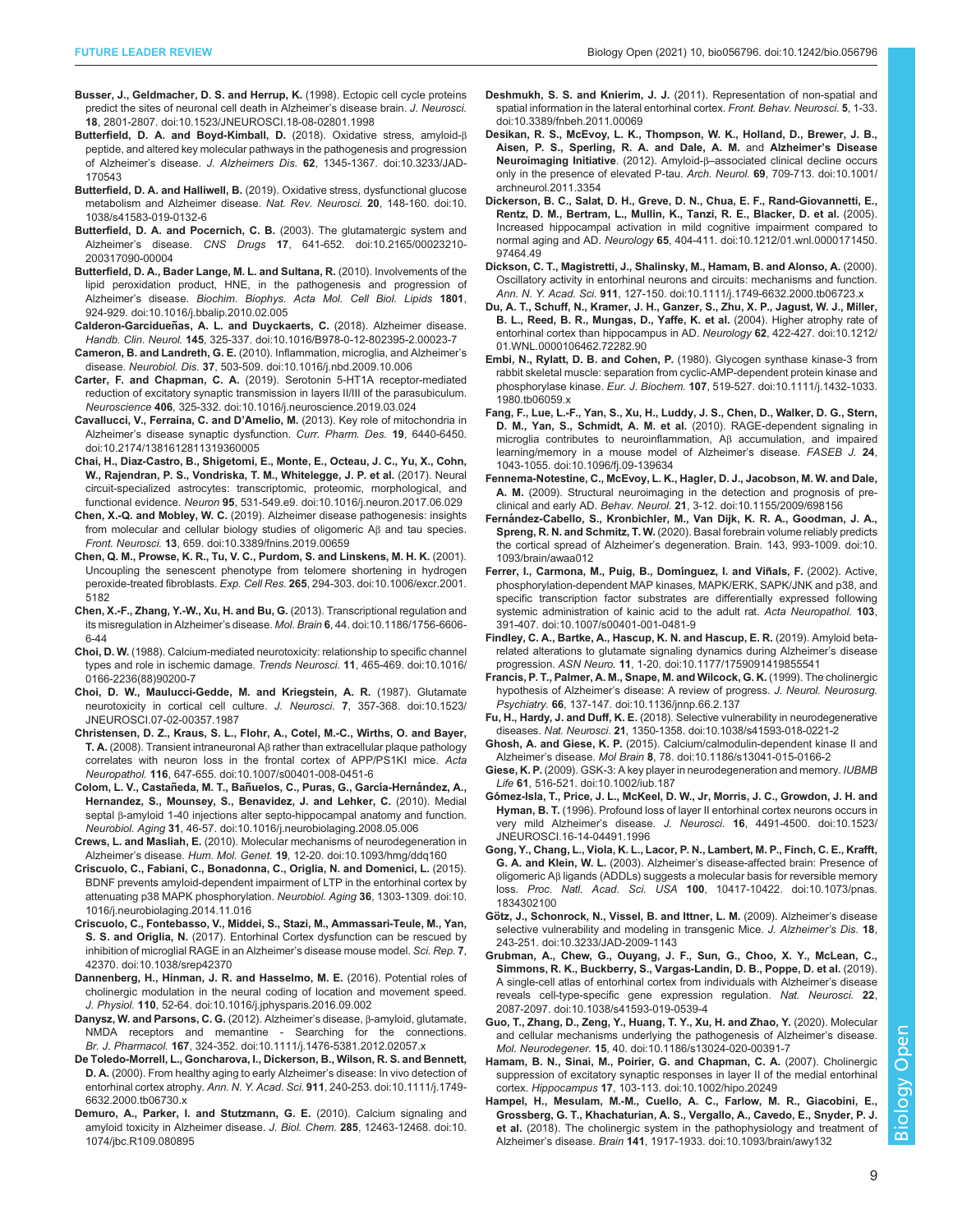- <span id="page-9-0"></span>[Hanna Al-Shaikh, F. S., Duara, R., Crook, J. E., Lesser, E. R., Schaeverbeke, J.,](https://doi.org/10.1001/jamaneurol.2019.3606) [Hinkle, K. M., Ross, O. A., Ertekin-Taner, N., Pedraza, O., Dickson, D. W. et al.](https://doi.org/10.1001/jamaneurol.2019.3606) [\(2020\). Selective vulnerability of the nucleus basalis of meynert among](https://doi.org/10.1001/jamaneurol.2019.3606) [neuropathologic subtypes of Alzheimer disease.](https://doi.org/10.1001/jamaneurol.2019.3606) JAMA Neurol. 77, 225-233. [doi:10.1001/jamaneurol.2019.3606](https://doi.org/10.1001/jamaneurol.2019.3606)
- Hardy, J. and Allsop, D. [\(1991\). Amyloid deposition as the central event in the](https://doi.org/10.1016/0165-6147(91)90609-V) aetiology of Alzheimer's disease. [Trends Pharmacol. Sci.](https://doi.org/10.1016/0165-6147(91)90609-V) 12, 383-388. doi:10. [1016/0165-6147\(91\)90609-V](https://doi.org/10.1016/0165-6147(91)90609-V)
- [Hardy, J., Adolfsson, R., Alafuzoff, I., Bucht, G., Marcusson, J., Nyberg, P.,](https://doi.org/10.1016/0197-0186(85)90050-6) [Perdahl, E., Wester, P. and Winblad, B.](https://doi.org/10.1016/0197-0186(85)90050-6) (1985). Transmitter deficits in Alzheimer's disease. Neurochem. Int. 7[, 545-563. doi:10.1016/0197-](https://doi.org/10.1016/0197-0186(85)90050-6) [0186\(85\)90050-6](https://doi.org/10.1016/0197-0186(85)90050-6)
- [Hensley, K., Hall, N., Subramaniam, R., Cole, P., Harris, M., Aksenov, M.,](https://doi.org/10.1046/j.1471-4159.1995.65052146.x) [Aksenova, M., Gabbita, S. P., Wu, J. F., Carney, J. M. et al.](https://doi.org/10.1046/j.1471-4159.1995.65052146.x) (1995). Brain [regional correspondence between Alzheimer](https://doi.org/10.1046/j.1471-4159.1995.65052146.x)'s disease histopathology and [biomarkers of protein oxidation.](https://doi.org/10.1046/j.1471-4159.1995.65052146.x) J. Neurochem. 65, 2146-2156. doi:10.1046/j. [1471-4159.1995.65052146.x](https://doi.org/10.1046/j.1471-4159.1995.65052146.x)
- Herná[ndez-Ortega, K., Ferrera, P. and Arias, C.](https://doi.org/10.1002/jnr.21301) (2007). Sequential expression of cell-cycle regulators and Alzheimer'[s disease-related proteins in entorhinal cortex](https://doi.org/10.1002/jnr.21301) [after hippocampal excitotoxic damage.](https://doi.org/10.1002/jnr.21301) J. Neurosci. Res. 85, 1744-1751. doi:10. [1002/jnr.21301](https://doi.org/10.1002/jnr.21301)
- [Hiruma, H., Katakura, T., Takahashi, S., Ichikawa, T. and Kawakami, T.](https://doi.org/10.1523/JNEUROSCI.23-26-08967.2003) (2003). [Glutamate and amyloid beta-protein rapidly inhibit fast axonal transport in cultured](https://doi.org/10.1523/JNEUROSCI.23-26-08967.2003) [rat hippocampal neurons by different mechanisms.](https://doi.org/10.1523/JNEUROSCI.23-26-08967.2003) J. Neurosci. 23, 8967-8977. [doi:10.1523/JNEUROSCI.23-26-08967.2003](https://doi.org/10.1523/JNEUROSCI.23-26-08967.2003)
- [Holbrook, A. J., Tustison, N. J., Marquez, F., Roberts, J., Yassa, M. A. and](https://doi.org/10.1002/dad2.12068) Gillen, D. L. [\(2020\). Anterolateral entorhinal cortex thickness as a new biomarker](https://doi.org/10.1002/dad2.12068) [for early detection of Alzheimer](https://doi.org/10.1002/dad2.12068)'s disease. Alzheimer's Dement. 12. e12068. [doi:10.1002/dad2.12068](https://doi.org/10.1002/dad2.12068)
- [Hooper, C., Killick, R. and Lovestone, S.](https://doi.org/10.1111/j.1471-4159.2007.05194.x) (2008). The GSK3 hypothesis of Alzheimer's disease. J. Neurochem. 104[, 1433-1439. doi:10.1111/j.1471-4159.](https://doi.org/10.1111/j.1471-4159.2007.05194.x) [2007.05194.x](https://doi.org/10.1111/j.1471-4159.2007.05194.x)
- Hoozemans, J. J. M., Brü[ckner, M. K., Rozemuller, A. J. M., Veerhuis, R.,](https://doi.org/10.1093/jnen/61.8.678) Eikelenboom, P. and Arendt, T. [\(2002\). Cyclin D1 and cyclin E are co-localized](https://doi.org/10.1093/jnen/61.8.678) [with cyclo-oxygenase 2 \(COX-2\) in pyramidal neurons in Alzheimer disease temporal](https://doi.org/10.1093/jnen/61.8.678) cortex. J. Neuropathol. Exp. Neurol. 61[, 678-688. doi:10.1093/jnen/61.8.678](https://doi.org/10.1093/jnen/61.8.678)
- [Hoshi, M., Takashima, A., Noguchi, K., Murayama, M., Sato, M., Kondo, S.,](https://doi.org/10.1073/pnas.93.7.2719) [Saitoh, Y., Ishiguro, K., Hoshino, T. and Imahori, K.](https://doi.org/10.1073/pnas.93.7.2719) (1996). Regulation of [mitochondrial pyruvate dehydrogenase activity by tau protein kinase I/glycogen](https://doi.org/10.1073/pnas.93.7.2719) [synthase kinase 3beta in brain.](https://doi.org/10.1073/pnas.93.7.2719) Proc. Natl. Acad. Sci USA 93, 2719-2723. doi:10. [1073/pnas.93.7.2719](https://doi.org/10.1073/pnas.93.7.2719)
- [Hynd, M. R., Scott, H. L. and Dodd, P. R.](https://doi.org/10.1111/j.1471-4159.2004.02548.x) (2004a). Differential expression of N[methyl-D-aspartate receptor NR2 isoforms in Alzheimer](https://doi.org/10.1111/j.1471-4159.2004.02548.x)'s disease. J. Neurochem. 90[, 913-919. doi:10.1111/j.1471-4159.2004.02548.x](https://doi.org/10.1111/j.1471-4159.2004.02548.x)
- [Hynd, M. R., Scott, H. L. and Dodd, P. R.](https://doi.org/10.1016/j.neuint.2004.03.007) (2004b). Glutamate-mediated [excitotoxicity and neurodegeneration in Alzheimer](https://doi.org/10.1016/j.neuint.2004.03.007)'s disease. Neurochem. Int. 45[, 583-595. doi:10.1016/j.neuint.2004.03.007](https://doi.org/10.1016/j.neuint.2004.03.007)
- [Jabaudon, D., Shnider, S. J., Tischfield, D. J., Galazo, M. J. and MacKlis, J. D.](https://doi.org/10.1093/cercor/bhr182) (2012). RORβ [induces barrel-like neuronal clusters in the developing neocortex.](https://doi.org/10.1093/cercor/bhr182) Cereb. Cortex 22[, 996-1006. doi:10.1093/cercor/bhr182](https://doi.org/10.1093/cercor/bhr182)
- [Jacob, C. P., Koutsilieri, E., Bartl, J., Neuen-Jacob, E., Arzberger, T., Zander, N.,](https://doi.org/10.3233/JAD-2007-11113) [Roggendorf, W., Riederer, P. and Grunblatt, E.](https://doi.org/10.3233/JAD-2007-11113) (2007). Alterations in expression [of glutamatergic transporters and receptors in sporadic Alzheimer](https://doi.org/10.3233/JAD-2007-11113)'s disease. J. Alzheimers Dis. 11[, 97-116. doi:10.3233/JAD-2007-11113](https://doi.org/10.3233/JAD-2007-11113)
- Jahn, H. [\(2013\). Memory loss in alzheimer](https://doi.org/10.31887/DCNS.2013.15.4/hjahn)'s disease. Dialogues Clin. Neurosci. 15, [445-454. doi:10.31887/DCNS.2013.15.4/hjahn](https://doi.org/10.31887/DCNS.2013.15.4/hjahn)
- [Janelsins, M. C., Mastrangelo, M. A., Oddo, S., LaFerla, F. M., Federoff, H. J. and](https://doi.org/10.1186/1742-2094-2-23) Bowers, W. J. [\(2005\). Early correlation of microglial activation with enhanced](https://doi.org/10.1186/1742-2094-2-23) [tumor necrosis factor-alpha and monocyte chemoattractant protein-1 expression](https://doi.org/10.1186/1742-2094-2-23) [specifically within the entorhinal cortex of triple transgenic Alzheimer](https://doi.org/10.1186/1742-2094-2-23)'s disease mice. J. Neuroinflamm. 2[, 23. doi:10.1186/1742-2094-2-23](https://doi.org/10.1186/1742-2094-2-23)
- [Kamenetz, F., Tomita, T., Hsieh, H., Seabrook, G., Borchelt, D., Iwatsubo, T.,](https://doi.org/10.1016/S0896-6273(03)00124-7) Sisodia, S. and Malinow, R. [\(2003\). APP processing and synaptic function.](https://doi.org/10.1016/S0896-6273(03)00124-7) Neuron 37[, 925-937. doi:10.1016/S0896-6273\(03\)00124-7](https://doi.org/10.1016/S0896-6273(03)00124-7)
- [Kawasaki, H., Morooka, T., Shimohama, S., Kimura, J., Hirano, T. and Gotoh, Y.,](http://dx.doi.org/10.1074/jbc.272.30.18518) Nishida E. [\(1997\). Activation and involvement of p38 mitogen-activated protein](http://dx.doi.org/10.1074/jbc.272.30.18518) [kinase in glutamate-induced apoptosis in rat cerebellar granule cells.](http://dx.doi.org/10.1074/jbc.272.30.18518) J Biol Chem. 272[, 18518-18521. doi:10.1074/jbc.272.30.18518](http://dx.doi.org/10.1074/jbc.272.30.18518)
- [Khan, U. A., Liu, L., Provenzano, F. A., Berman, D. E., Profaci, C. P., Sloan, R.,](https://doi.org/10.1038/nn.3606) [Mayeux, R., Duff, K. E. and Small, S. A.](https://doi.org/10.1038/nn.3606) (2014). Molecular drivers and cortical [spread of lateral entorhinal cortex dysfunction in preclinical Alzheimer](https://doi.org/10.1038/nn.3606)'s disease. Nat. Neurosci. 17[, 304-311. doi:10.1038/nn.3606](https://doi.org/10.1038/nn.3606)
- [Kordower, J. H., Chu, Y., Stebbins, G. T., Dekosky, S. T., Cochran, E. J.,](https://doi.org/10.1002/1531-8249(20010201)49:2%3C202::AID-ANA40%3E3.0.CO;2-3) Bennett, D. and Mufson, E. J. [\(2001\). Loss and atrophy of layer II entorhinal](https://doi.org/10.1002/1531-8249(20010201)49:2%3C202::AID-ANA40%3E3.0.CO;2-3) [cortex neurons in elderly people with mild cognitive impairment.](https://doi.org/10.1002/1531-8249(20010201)49:2%3C202::AID-ANA40%3E3.0.CO;2-3) Ann. Neurol. 49, [202-213. doi:10.1002/1531-8249\(20010201\)49:2<202::AID-ANA40>3.0.CO;2-3](https://doi.org/10.1002/1531-8249(20010201)49:2%3C202::AID-ANA40%3E3.0.CO;2-3)
- [Lacor, P. N., Buniel, M. C., Furlow, P. W., Clemente, A. S., Velasco, P. T., Wood,](https://doi.org/10.1523/JNEUROSCI.3501-06.2007) [M., Viola, K. L. and Klein, W. L.](https://doi.org/10.1523/JNEUROSCI.3501-06.2007) (2007). Aβ oligomer-induced aberrations in [synapse composition, shape, and density provide a molecular basis for loss of](https://doi.org/10.1523/JNEUROSCI.3501-06.2007)

[connectivity in Alzheimer](https://doi.org/10.1523/JNEUROSCI.3501-06.2007)'s disease. J. Neurosci. 27, 796-807. doi:10.1523/ [JNEUROSCI.3501-06.2007](https://doi.org/10.1523/JNEUROSCI.3501-06.2007)

- [Lambert, J.-C., Heath, S., Even, G., Campion, D., Sleegers, K., Hiltunen, M.,](https://doi.org/10.1038/ng.439) [Combarros, O., Zelenika, D., Bullido, M. J., Tavernier, B. et al.](https://doi.org/10.1038/ng.439) (2009). [Genome-wide association study identifies variants at CLU and CR1 associated](https://doi.org/10.1038/ng.439) with Alzheimer's disease. Nat. Genet. 41[, 1094-1099. doi:10.1038/ng.439](https://doi.org/10.1038/ng.439)
- [Leandrou, S., Lamnisos, D., Mamais, I., Kyriacou, P. A. and Pattichis, C. S.](https://doi.org/10.3389/fnagi.2020.00176) (2020). Assessment of Alzheimer'[s disease based on texture analysis of the](https://doi.org/10.3389/fnagi.2020.00176) entorhinal cortex. Front. Aging Neurosci. 12[, 176. doi:10.3389/fnagi.2020.00176](https://doi.org/10.3389/fnagi.2020.00176)
- Lee, E., Giovanello, K. S., Saykin, A. J., Xie, F., Kong, D., Wang, Y., Yang, L., Ibrahim, J. G., Doraiswamy, P. M. and Zhu, H. (2017). Single-nucleotide polymorphisms are associated with cognitive decline at Alzheimer's disease conversion within mild cognitive impairment patients. Alzheimer's Dement. Diagnosis, Assess. Dis. Monit. 8, 86-95.
- [Lee, H., GoodSmith, D. and Knierim, J. J.](https://doi.org/10.1016/j.conb.2020.03.004) (2020). Parallel processing streams in the hippocampus. Curr. Opin. Neurobiol. 64[, 127-134. doi:10.1016/j.conb.2020.](https://doi.org/10.1016/j.conb.2020.03.004) [03.004](https://doi.org/10.1016/j.conb.2020.03.004)
- [Lench, A. M., Massey, P. V., Pollegioni, L., Woodhall, G. L. and Jones, R. S. G.](https://doi.org/10.1016/j.neuropharm.2014.04.004) [\(2014\). Astroglial d-serine is the endogenous co-agonist at the presynaptic NMDA](https://doi.org/10.1016/j.neuropharm.2014.04.004) [receptor in rat entorhinal cortex.](https://doi.org/10.1016/j.neuropharm.2014.04.004) Neuropharmacology 83, 118-127. doi:10.1016/j. [neuropharm.2014.04.004](https://doi.org/10.1016/j.neuropharm.2014.04.004)
- [Lench, A. M., Robson, E. and Jones, R. S. G.](https://doi.org/10.1371/journal.pone.0133548) (2015). Differential effects of D[cycloserine and ACBC at NMDA receptors in the rat entorhinal cortex are related](https://doi.org/10.1371/journal.pone.0133548) [to efficacy at the Co-agonist binding site.](https://doi.org/10.1371/journal.pone.0133548) PLoS ONE 10, e0133548. doi:10.1371/ [journal.pone.0133548](https://doi.org/10.1371/journal.pone.0133548)
- [Leng, K., Li, E., Eser, R., Piergies, A., Sit, R., Tan, M., Neff, N., Li, S. H.,](https://doi.org/10.1038/s41593-020-00764-7) [Rodriguez, R. D., Suemoto, C. K. et al.](https://doi.org/10.1038/s41593-020-00764-7) (2021). Molecular characterization [of selectively vulnerable neurons in Alzheimer](https://doi.org/10.1038/s41593-020-00764-7)'s Disease. Nat. Neurosci. [doi:10.1038/s41593-020-00764-7](https://doi.org/10.1038/s41593-020-00764-7)
- Li, F. and Tsien, J. Z. [\(2009\). Memory and the NMDA receptors.](https://doi.org/10.1056/NEJMcibr0902052) N. Engl. J. Med. 361[, 302. doi:10.1056/NEJMcibr0902052](https://doi.org/10.1056/NEJMcibr0902052)
- [Liang, W. S., Dunckley, T., Beach, T. G., Grover, A., Mastroeni, D., Walker, D. G.,](https://doi.org/10.1152/physiolgenomics.00208.2006) [Caselli, R. J., Kukull, W. A., McKeel, D., Morris, J. C. et al.](https://doi.org/10.1152/physiolgenomics.00208.2006) (2007). Gene [expression profiles in anatomically and functionally distinct regions of the normal](https://doi.org/10.1152/physiolgenomics.00208.2006) aged human brain. Physiol. Genomics 28[, 311-322. doi:10.1152/physiolgenomics.](https://doi.org/10.1152/physiolgenomics.00208.2006) [00208.2006](https://doi.org/10.1152/physiolgenomics.00208.2006)
- [Liu, H.-P., Lin, W.-Y., Liu, S.-H., Wang, W.-F., Tsai, C.-H., Wu, B.-T., Wang, C.-K.](https://doi.org/10.1159/000254757) and Tsai, F.-J. [\(2009\). Genetic variation in N-methyl-D-aspartate receptor subunit](https://doi.org/10.1159/000254757) [NR3A but not NR3B influences susceptibility to Alzheimer](https://doi.org/10.1159/000254757)'s disease. Dement. Geriatr. Cogn. Disord. 28[, 521-527. doi:10.1159/000254757](https://doi.org/10.1159/000254757)
- [Liu, J., Chang, L., Roselli, F., Almeida, O. F. X., Gao, X., Wang, X., Yew, D. T. and](https://doi.org/10.3233/JAD-2010-100948) Wu, Y. (2010). Amyloid-β [induces caspase-dependent loss of PSD-95 and](https://doi.org/10.3233/JAD-2010-100948) [synaptophysin through NMDA receptors.](https://doi.org/10.3233/JAD-2010-100948) J. Alzheimers Dis. 22, 541-556. doi:10. [3233/JAD-2010-100948](https://doi.org/10.3233/JAD-2010-100948)
- Liu, J., Chang, L., Song, Y., Li, H. and Wu, Y. (2019). The role of NMDA receptors in Alzheimer's disease. Front. Neurosci. 14, 43.
- Llorens-Martí[n, M., Blazquez-Llorca, L., Benavides-Piccione, R., Rabano, A.,](https://doi.org/10.3389/fnana.2014.00038) [Hernandez, F., Avila, J. and DeFelipe, J.](https://doi.org/10.3389/fnana.2014.00038) (2014). Selective alterations of neurons [and circuits related to early memory loss in Alzheimer](https://doi.org/10.3389/fnana.2014.00038)'s disease. Front. Neuroanat. 8[, 38. doi:10.3389/fnana.2014.00038](https://doi.org/10.3389/fnana.2014.00038)
- Lucas, J. J., Hernández, F., Gómez-Ramos, P., Morá[n, M. A., Hen, R. and Avila,](https://doi.org/10.1093/emboj/20.1.27) J. (2001). Decreased nuclear β[-catenin, tau hyperphosphorylation and](https://doi.org/10.1093/emboj/20.1.27) [neurodegeneration in GSK-3](https://doi.org/10.1093/emboj/20.1.27)β conditional transgenic mice. EMBO J. 20, 27-39. [doi:10.1093/emboj/20.1.27](https://doi.org/10.1093/emboj/20.1.27)
- [Lue, L.-F., Kuo, Y.-M., Roher, A. E., Brachova, L., Shen, Y., Sue, L., Beach, T.,](https://doi.org/10.1016/S0002-9440(10)65184-X) [Kurth, J. H., Rydel, R. E. and Rogers, J.](https://doi.org/10.1016/S0002-9440(10)65184-X) (1999). Soluble amyloid β peptide [concentration as a predictor of synaptic change in Alzheimer](https://doi.org/10.1016/S0002-9440(10)65184-X)'s disease. Am. J. Pathol. 155[, 853-862. doi:10.1016/S0002-9440\(10\)65184-X](https://doi.org/10.1016/S0002-9440(10)65184-X)
- Ly, P. T. T. and Song, W. [\(2011\). Loss of activated CaMKII at the synapse underlies](https://doi.org/10.1111/j.1471-4159.2011.07473.x) Alzheimer's disease memory loss. J. Neurochem. 119[, 673-675. doi:10.1111/j.](https://doi.org/10.1111/j.1471-4159.2011.07473.x) [1471-4159.2011.07473.x](https://doi.org/10.1111/j.1471-4159.2011.07473.x)
- Ly, L. L., Yoshida, H. and Yamaguchi, M. (2013). Nuclear transcription factor Y and its roles in cellular processes related to human disease. Am. J. Cancer Res. 3, 339-346.
- [Ma, L., Shalinsky, M. H., Alonso, A. and Dickson, C. T.](https://doi.org/10.1002/hipo.20250) (2007). Effects of serotonin [on the intrinsic membrane properties of layer II medial entorhinal cortex neurons.](https://doi.org/10.1002/hipo.20250) Hippocampus 17[, 114-129. doi:10.1002/hipo.20250](https://doi.org/10.1002/hipo.20250)
- Markiewicz, I. and Lukomska, B. [\(2006\). The role of astrocytes in the physiology](https://doi.org/10.5005/jp/books/10049_18) [and pathology of the central nervous system.](https://doi.org/10.5005/jp/books/10049_18) Acta Neurobiol. Exp. 66, 343-358. [doi:10.5005/jp/books/10049\\_18](https://doi.org/10.5005/jp/books/10049_18)
- Márquez, F. and Yassa, M. A. [\(2019\). Neuroimaging biomarkers for Alzheimer](https://doi.org/10.1186/s13024-019-0325-5)'s Disease. Mol. Neurodegener. 14[, 21. doi:10.1186/s13024-019-0325-5](https://doi.org/10.1186/s13024-019-0325-5)
- [Matias, I., Morgado, J. and Gomes, F. C. A.](https://doi.org/10.3389/fnagi.2019.00059) (2019). Astrocyte heterogeneity: [impact to brain aging and disease.](https://doi.org/10.3389/fnagi.2019.00059) Front. Aging Neurosci. 11, 59. doi:10.3389/ [fnagi.2019.00059](https://doi.org/10.3389/fnagi.2019.00059)
- Middeldorp, J. and Hol, E. M. [\(2011\). GFAP in health and disease.](https://doi.org/10.1016/j.pneurobio.2011.01.005) Prog. Neurobiol. 93[, 421-443. doi:10.1016/j.pneurobio.2011.01.005](https://doi.org/10.1016/j.pneurobio.2011.01.005)
- [Mishizen-Eberz, A. J., Rissman, R. A., Carter, T. L., Ikonomovic, M. D., Wolfe,](https://doi.org/10.1016/j.nbd.2003.09.016) B. B. and Armstrong, D. M. [\(2004\). Biochemical and molecular studies of NMDA](https://doi.org/10.1016/j.nbd.2003.09.016) [receptor subunits NR1/2A/2B in hippocampal subregions throughout progression](https://doi.org/10.1016/j.nbd.2003.09.016)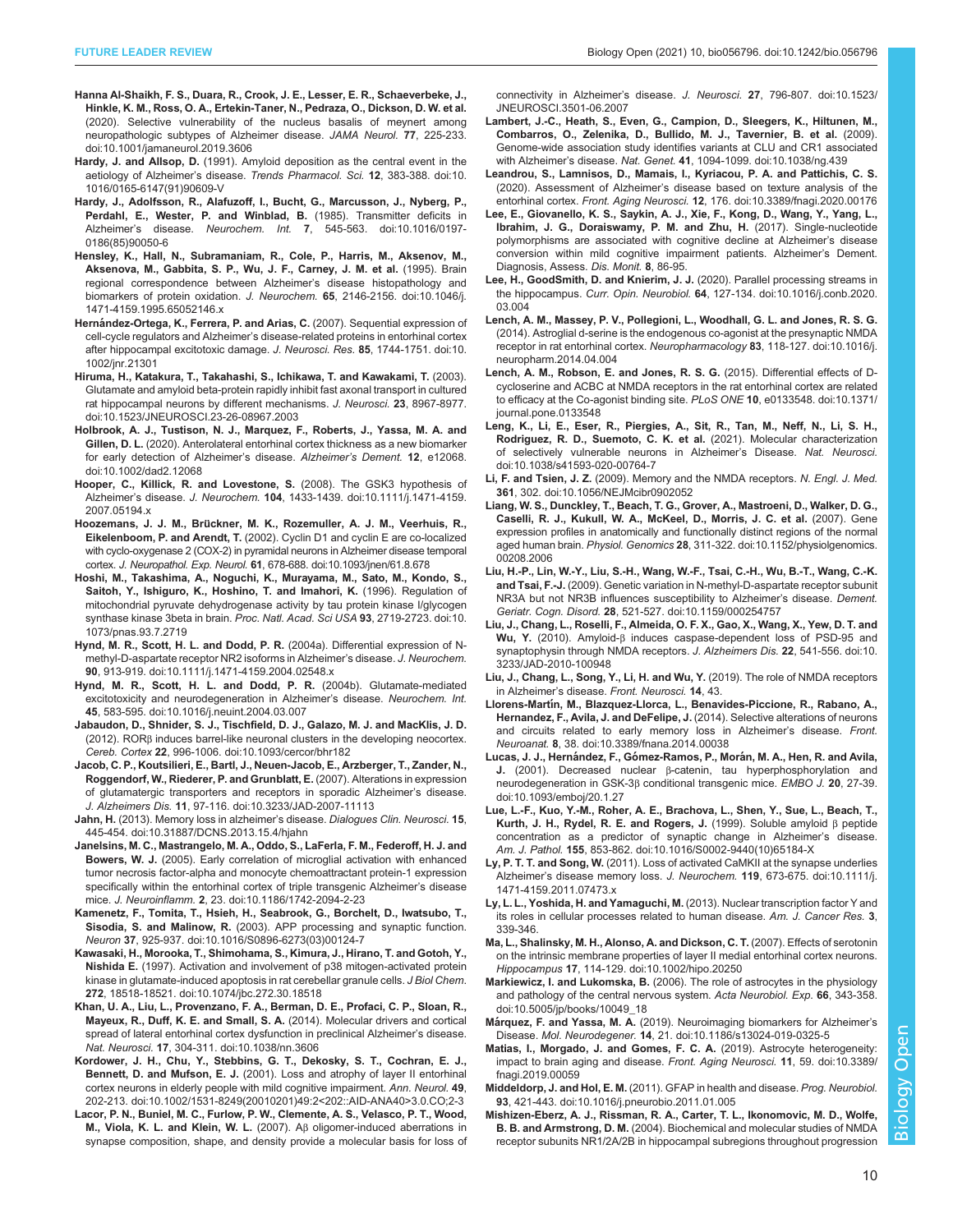<span id="page-10-0"></span>of Alzheimer's disease pathology. Neurobiol. Dis. 15[, 80-92. doi:10.1016/j.nbd.](https://doi.org/10.1016/j.nbd.2003.09.016) [2003.09.016](https://doi.org/10.1016/j.nbd.2003.09.016)

- [Moreira, P. I., Carvalho, C., Zhu, X., Smith, M. A. and Perry, G.](https://doi.org/10.1016/j.bbadis.2009.10.006) (2010). [Mitochondrial dysfunction is a trigger of Alzheimer](https://doi.org/10.1016/j.bbadis.2009.10.006)'s disease pathophysiology. [Biochim. Biophys. Acta - Mol. Basis Dis.](https://doi.org/10.1016/j.bbadis.2009.10.006) 1802, 2-10. doi:10.1016/j.bbadis.2009. [10.006](https://doi.org/10.1016/j.bbadis.2009.10.006)
- Mourier, A. (2016). Mitochondrial dynamics and neurodegeneration. In Mitochondrial Dysfunction in Neurodegenerative Disorders. Reeve A., Simcox E., Duchen M., Turnbull D (eds) 2nd edn., pp. 175-191. Springer International Publishing.
- Munoz, L. and Ammit, A. J. [\(2010\). Targeting p38 MAPK pathway for the treatment](https://doi.org/10.1016/j.neuropharm.2009.11.010) of Alzheimer's disease. Neuropharmacology 58[, 561-568. doi:10.1016/j.](https://doi.org/10.1016/j.neuropharm.2009.11.010) [neuropharm.2009.11.010](https://doi.org/10.1016/j.neuropharm.2009.11.010)
- [Nagy, Z., Esiri, M. M., Cato, A.-M. and Smith, A. D.](https://doi.org/10.1007/s004010050665) (1997). Cell cycle markers in [the hippocampus in Alzheimer](https://doi.org/10.1007/s004010050665)'s disease. Acta Neuropathol. 94, 6-15. doi:10. [1007/s004010050665](https://doi.org/10.1007/s004010050665)
- [Nakazono, T., Jun, H., Blurton-Jones, M., Green, K. N. and Igarashi, K. M.](https://doi.org/10.1016/j.neures.2018.02.002) [\(2018\). Gamma oscillations in the entorhinal-hippocampal circuit underlying memory](https://doi.org/10.1016/j.neures.2018.02.002) and dementia. Neurosci. Res. 129[, 40-46. doi:10.1016/j.neures.2018.02.002](https://doi.org/10.1016/j.neures.2018.02.002)
- Nä[slund, J., Haroutunian, V., Mohs, R., Davis, K. L., Davies, P., Greengard, P.](https://doi.org/10.1001/jama.283.12.1571) and Buxbaum, J. D. [\(2000\). Correlation between elevated levels of amyloid](https://doi.org/10.1001/jama.283.12.1571) β[peptide in the brain and cognitive decline.](https://doi.org/10.1001/jama.283.12.1571) J. Am. Med. Assoc. 283, 1571-1577. [doi:10.1001/jama.283.12.1571](https://doi.org/10.1001/jama.283.12.1571)
- Neumann, H. [\(2001\). Control of glial immune function by neurons.](https://doi.org/10.1002/glia.1108) Glia 36, 191-199. [doi:10.1002/glia.1108](https://doi.org/10.1002/glia.1108)
- [Nilssen, E. S., Doan, T. P., Nigro, M. J., Ohara, S. and Witter, M. P.](https://doi.org/10.1002/hipo.23145) (2019). [Neurons and networks in the entorhinal cortex: A reappraisal of the lateral and](https://doi.org/10.1002/hipo.23145) [medial entorhinal subdivisions mediating parallel cortical pathways.](https://doi.org/10.1002/hipo.23145) Hippocampus 29[, 1238-1254. doi:10.1002/hipo.23145](https://doi.org/10.1002/hipo.23145)
- [Nunomura, A., Perry, G., Aliev, G., Hirai, K., Takeda, A., Balraj, E. K., Jones,](https://doi.org/10.1093/jnen/60.8.759) [P. K., Ghanbari, H., Wataya, T., Shimohama, S. et al.](https://doi.org/10.1093/jnen/60.8.759) (2001). Oxidative damage [is the earliest event in Alzheimer disease.](https://doi.org/10.1093/jnen/60.8.759) J. Neuropathol. Exp. Neurol. 60, [759-767. doi:10.1093/jnen/60.8.759](https://doi.org/10.1093/jnen/60.8.759)
- [Oishi, K., Aramaki, M. and Nakajima, K.](https://doi.org/10.1073/pnas.1515949113) (2016). Mutually repressive interaction [between Brn1/2 and Rorb contributes to the establishment of neocortical layer 2/3](https://doi.org/10.1073/pnas.1515949113) and layer 4. Proc. Natl. Acad. Sci. USA 113[, 3371-3376. doi:10.1073/pnas.](https://doi.org/10.1073/pnas.1515949113) [1515949113](https://doi.org/10.1073/pnas.1515949113)
- [Olajide, O. J., Yawson, E. O., Gbadamosi, I. T., Arogundade, T. T., Lambe, E.,](https://doi.org/10.1016/j.etap.2017.02.010) [Obasi, K., Lawal, I. T., Ibrahim, A. and Ogunrinola, K. Y.](https://doi.org/10.1016/j.etap.2017.02.010) (2017). Ascorbic acid [ameliorates behavioural deficits and neuropathological alterations in rat model of](https://doi.org/10.1016/j.etap.2017.02.010) Alzheimer's disease. [Environ. Toxicol. Pharmacol.](https://doi.org/10.1016/j.etap.2017.02.010) 50, 200-211. doi:10.1016/j. [etap.2017.02.010](https://doi.org/10.1016/j.etap.2017.02.010)
- [Olajide, O. J., Fatoye, J. O., Idowu, O. F., Ilekoya, D., Gbadamosi, I. T.,](https://doi.org/10.1016/j.etap.2018.07.005) Gbadamosi, M. T. and Asogwa, N. T. [\(2018\). Reversal of behavioral decline and](https://doi.org/10.1016/j.etap.2018.07.005) [neuropathology by a complex vitamin supplement involves modulation of key](https://doi.org/10.1016/j.etap.2018.07.005) neurochemical stressors. [Environ. Toxicol. Pharmacol.](https://doi.org/10.1016/j.etap.2018.07.005) 62, 120-131. doi:10.1016/ [j.etap.2018.07.005](https://doi.org/10.1016/j.etap.2018.07.005)
- [Olsen, R. K., Yeung, L.-K., Noly-Gandon, A., D](https://doi.org/10.1016/j.neurobiolaging.2017.04.025)'Angelo, M. C., Kacollja, A., [Smith, V. M., Ryan, J. D. and Barense, M. D.](https://doi.org/10.1016/j.neurobiolaging.2017.04.025) (2017). Human anterolateral [entorhinal cortex volumes are associated with cognitive decline in aging prior to](https://doi.org/10.1016/j.neurobiolaging.2017.04.025) clinical diagnosis. Neurobiol. Aging 57[, 195-205. doi:10.1016/j.neurobiolaging.](https://doi.org/10.1016/j.neurobiolaging.2017.04.025) [2017.04.025](https://doi.org/10.1016/j.neurobiolaging.2017.04.025)
- Palop, J. J. and Mucke, L. (2010). Amyloid-B[-induced neuronal dysfunction in](https://doi.org/10.1038/nn.2583) Alzheimer'[s disease: From synapses toward neural networks.](https://doi.org/10.1038/nn.2583) Nat. Neurosci. 13, [812-818. doi:10.1038/nn.2583](https://doi.org/10.1038/nn.2583)
- [Parameshwaran, K., Dhanasekaran, M. and Suppiramaniam, V.](https://doi.org/10.1016/j.expneurol.2007.10.008) (2008). Amyloid [beta peptides and glutamatergic synaptic dysregulation.](https://doi.org/10.1016/j.expneurol.2007.10.008) Exp. Neurol. 210, 7-13. [doi:10.1016/j.expneurol.2007.10.008](https://doi.org/10.1016/j.expneurol.2007.10.008)
- [Perry, G., Cash, A. D. and Smith, M. A.](http://dx.doi.org/10.1155/S1110724302203010) (2002). Alzheimer disease and oxidative stress. J. Biomed. Biotechnol. 2[, 120-123. doi:10.1155/S1110724302203010](http://dx.doi.org/10.1155/S1110724302203010)
- [Pena-Ortega, F., Solis-Cisneros, A., Ordaz, B., Balleza-Tapia, H. and Javier](https://doi.org/10.2174/156720512802455403) Lopez-Guerrero, J. [\(2012\). Amyloid beta 1-42 inhibits entorhinal cortex activity in](https://doi.org/10.2174/156720512802455403) [the beta-gamma range: role of GSK-3.](https://doi.org/10.2174/156720512802455403) Curr. Alzheimer Res. 9, 857-863. doi:10. [2174/156720512802455403](https://doi.org/10.2174/156720512802455403)
- [Petrache, A. L., Rajulawalla, A., Shi, A., Wetzel, A., Saito, T., Saido, T. C.,](https://doi.org/10.1093/cercor/bhz016) Harvey, K. and Ali, A. B. [\(2019\). Aberrant excitatory-inhibitory synaptic](https://doi.org/10.1093/cercor/bhz016) [mechanisms in entorhinal cortex microcircuits during the pathogenesis of](https://doi.org/10.1093/cercor/bhz016) Alzheimer's disease. Cereb. Cortex. 29[, 1-17. doi:10.1093/cercor/bhz016](https://doi.org/10.1093/cercor/bhz016)
- [Petrozzi, L., Ricci, G., Giglioli, N. J., Siciliano, G. and Mancuso, M.](https://doi.org/10.1007/s10540-007-9038-z) (2007). [Mitochondria and neurodegeneration.](https://doi.org/10.1007/s10540-007-9038-z) Biosci. Rep. 27, 87-104. doi:10.1007/ [s10540-007-9038-z](https://doi.org/10.1007/s10540-007-9038-z)
- [Price, J. L., Ko, A. I., Wade, M. J., Tsou, S. K., McKeel, D. W. and Morris, J. C.](https://doi.org/10.1001/archneur.58.9.1395) [\(2001\). Neuron number in the entorhinal cortex and CA1 in preclinical alzheimer](https://doi.org/10.1001/archneur.58.9.1395) disease. Arch. Neurol. 58[, 1395-1402. doi:10.1001/archneur.58.9.1395](https://doi.org/10.1001/archneur.58.9.1395)
- Putcha, D., Brickhouse, M., O'[Keefe, K., Sullivan, C., Rentz, D., Marshall, G.,](https://doi.org/10.1523/JNEUROSCI.4740-11.2011) Dickerson, B. and Sperling, R. [\(2011\). Hippocampal hyperactivation associated](https://doi.org/10.1523/JNEUROSCI.4740-11.2011) with cortical thinning in Alzheimer'[s disease signature regions in non-demented](https://doi.org/10.1523/JNEUROSCI.4740-11.2011) elderly adults. J. Neurosci. 31[, 17680-17688. doi:10.1523/JNEUROSCI.4740-11.](https://doi.org/10.1523/JNEUROSCI.4740-11.2011) [2011](https://doi.org/10.1523/JNEUROSCI.4740-11.2011)
- [Qi, X., Tang, J., Pramanik, R., Schultz, R. M., Shirasawa, S., Sasazuki, T., Han, J.](https://doi.org/10.1074/jbc.M313964200) and Chen, G. [\(2004\). p38 MAPK activation selectively induces cell death in K-ras](https://doi.org/10.1074/jbc.M313964200)[mutated human colon cancer cells through regulation of vitamin D receptor.](https://doi.org/10.1074/jbc.M313964200) J. Biol. Chem. 279[, 22138-22144. doi:10.1074/jbc.M313964200](https://doi.org/10.1074/jbc.M313964200)
- Ransom, B. R. and Ransom, C. B. [\(2012\). Astrocytes: multitalented stars of the](https://doi.org/10.1007/978-1-61779-452-0_1) central nervous system. Methods Mol. Biol. 814[, 3-7. doi:10.1007/978-1-61779-](https://doi.org/10.1007/978-1-61779-452-0_1) [452-0\\_1](https://doi.org/10.1007/978-1-61779-452-0_1)
- [Reifert, J., Hartung-Cranston, D. A. and Feinstein, S. C.](https://doi.org/10.1074/jbc.M111.234674) (2011). Amyloid β[mediated cell death of cultured hippocampal neurons reveals extensive Tau](https://doi.org/10.1074/jbc.M111.234674) [fragmentation without increased full-length Tau phosphorylation.](https://doi.org/10.1074/jbc.M111.234674) J. Biol. Chem. 286[, 20797-20811. doi:10.1074/jbc.M111.234674](https://doi.org/10.1074/jbc.M111.234674)
- [Rudy, C. C., Hunsberger, H. C., Weitzner, D. S. and Reed, M. N.](https://doi.org/10.14336/AD.2014.0423) (2015). The role [of the tripartite glutamatergic synapse in the pathophysiology of Alzheimer](https://doi.org/10.14336/AD.2014.0423)'s disease. Aging Dis. 6[, 131-148. doi:10.14336/AD.2014.0423](https://doi.org/10.14336/AD.2014.0423)
- Sabbir, M. G. [\(2018\).](https://doi.org/10.3389/fmolb.2018.00099) [Loss](https://doi.org/10.3389/fmolb.2018.00099) [of](https://doi.org/10.3389/fmolb.2018.00099) [Ca](https://doi.org/10.3389/fmolb.2018.00099)<sup>2+</sup>/calmodulin dependent protein kinase kinase 2 [leads to aberrant transferrin phosphorylation and trafficking: a potential biomarker](https://doi.org/10.3389/fmolb.2018.00099) for Alzheimer's disease. Front. Mol. Biosci. 5[, 99. doi:10.3389/fmolb.2018.00099](https://doi.org/10.3389/fmolb.2018.00099)
- [Sanabria-Castro, A., Alvarado-Echeverr](https://doi.org/10.1159/000464422)ía, I. and Monge-Bonilla, C. (2017). [Molecular pathogenesis of alzheimer](https://doi.org/10.1159/000464422)'s disease: an update. Ann. Neurosci. 24, [46-54. doi:10.1159/000464422](https://doi.org/10.1159/000464422)
- Sarnowska, A. (2002). Application of organotypic hippocampal culture for study of selective neuronal death. Folia Neuropathol. 40, 101-106.
- Scharfman, H. E. and Chao, M. V. [\(2013\). The entorhinal cortex and neurotrophin](https://doi.org/10.1080/17588928.2013.826184) signaling in Alzheimer'[s disease and other disorders.](https://doi.org/10.1080/17588928.2013.826184) Cogn. Neurosci. 4, 123-135. [doi:10.1080/17588928.2013.826184](https://doi.org/10.1080/17588928.2013.826184)
- Schrö[der, T. N., Haak, K. V., Jimenez, N. I. Z., Beckmann, C. F. and Doeller, C. F.](https://doi.org/10.7554/eLife.06738) [\(2015\). Functional topography of the human entorhinal cortex.](https://doi.org/10.7554/eLife.06738) eLife 4, e06738. [doi:10.7554/eLife.06738](https://doi.org/10.7554/eLife.06738)
- [Schmitz, T. W. and Nathan Spreng, R.](http://dx.doi.org/10.1038/ncomms13249) (2016). Basal forebrain degeneration [precedes and predicts the cortical spread of Alzheimer](http://dx.doi.org/10.1038/ncomms13249)'s pathology. Nat. [Commun. 7,13249. doi:10.1038/ncomms13249](http://dx.doi.org/10.1038/ncomms13249)
- Selkoe, D. J. (2002). Alzheimer'[s disease is a synaptic failure.](https://doi.org/10.1126/science.1074069) Science 298, [789-791. doi:10.1126/science.1074069](https://doi.org/10.1126/science.1074069)
- [Simon, E., Obst, J. and Gomez-Nicola, D.](https://doi.org/10.1016/j.neuroscience.2018.01.059) (2019). The evolving dialogue of microglia and neurons in Alzheimer'[s disease: microglia as necessary transducers](https://doi.org/10.1016/j.neuroscience.2018.01.059) of pathology. Neuroscience 405[, 24-34. doi:10.1016/j.neuroscience.2018.01.059](https://doi.org/10.1016/j.neuroscience.2018.01.059)
- Sipos, E., Kurunczi, A., Kasza, Á., Horváth, J., Felszeghy, K., Laroche, S., Toldi, J., Pá[rducz, Á., Penke, B. and Penke, Z.](https://doi.org/10.1016/j.neuroscience.2007.04.011) (2007). β-Amyloid pathology in the [entorhinal cortex of rats induces memory deficits: Implications for Alzheimer](https://doi.org/10.1016/j.neuroscience.2007.04.011)'s disease. Neuroscience 147[, 28-36. doi:10.1016/j.neuroscience.2007.04.011](https://doi.org/10.1016/j.neuroscience.2007.04.011)
- [Snyder, E. M., Nong, Y., Almeida, C. G., Paul, S., Moran, T., Choi, E. Y., Nairn,](https://doi.org/10.1038/nn1503) [A. C., Salter, M. W., Lombroso, P. J., Gouras, G. K. et al.](https://doi.org/10.1038/nn1503) (2005). Regulation of [NMDA receptor trafficking by amyloid-](https://doi.org/10.1038/nn1503)β. Nat. Neurosci. 8, 1051-1058. doi:10. [1038/nn1503](https://doi.org/10.1038/nn1503)
- [Song, M. S., Rauw, G., Baker, G. B. and Kar, S.](https://doi.org/10.1111/j.1460-9568.2008.06498.x) (2008). Memantine protects rat cortical cultured neurons against β[-amyloid-induced toxicity by attenuating tau](https://doi.org/10.1111/j.1460-9568.2008.06498.x) phosphorylation. Eur. J. Neurosci. 28[, 1989-2002. doi:10.1111/j.1460-9568.2008.](https://doi.org/10.1111/j.1460-9568.2008.06498.x) [06498.x](https://doi.org/10.1111/j.1460-9568.2008.06498.x)
- Spires-Jones, T. L. and Hyman, B. T. [\(2014\). The intersection of amyloid beta and](https://doi.org/10.1016/j.neuron.2014.05.004) [Tau at synapses in Alzheimer](https://doi.org/10.1016/j.neuron.2014.05.004)'s disease. Neuron 82, 756-771. doi:10.1016/j. [neuron.2014.05.004](https://doi.org/10.1016/j.neuron.2014.05.004)
- Stranahan, A. M. and Mattson, M. P. [\(2010\). Selective vulnerability of neurons in](https://doi.org/10.1155/2010/108190) [layer II of the entorhinal cortex during aging and Alzheimer](https://doi.org/10.1155/2010/108190)'s disease. Neural Plast. 2010[, 108190. doi:10.1155/2010/108190](https://doi.org/10.1155/2010/108190)
- Sugar, J. and Moser, M. B. [\(2019\). Episodic memory: neuronal codes for what,](https://doi.org/10.1002/hipo.23132) where, and when. Hippocampus 29[, 1190-1205. doi:10.1002/hipo.23132](https://doi.org/10.1002/hipo.23132)
- [Sze, C.-I., Bi, H., Kleinschmidt-DeMasters, B. K., Filley, C. M. and Martin, L. J.](https://doi.org/10.1016/S0022-510X(00)00467-6) [\(2001\). N-Methyl-D-aspartate receptor subunit proteins and their phosphorylation](https://doi.org/10.1016/S0022-510X(00)00467-6) [status are altered selectively in Alzheimer](https://doi.org/10.1016/S0022-510X(00)00467-6)'s disease. J. Neurol. Sci. 182, 151-159. [doi:10.1016/S0022-510X\(00\)00467-6](https://doi.org/10.1016/S0022-510X(00)00467-6)
- [Tackenberg, C., Grinschgl, S., Trutzel, A., Santuccione, A. C., Frey, M. C.,](https://doi.org/10.1038/cddis.2013.129) [Konietzko, U., Grimm, J., Brandt, R. and Nitsch, R. M.](https://doi.org/10.1038/cddis.2013.129) (2013). NMDA receptor [subunit composition determines beta-amyloid-induced neurodegeneration and](https://doi.org/10.1038/cddis.2013.129) synaptic loss. Cell Death Dis. 4[, e608. doi:10.1038/cddis.2013.129](https://doi.org/10.1038/cddis.2013.129)
- [Takashima, A., Noguchi, K., Sato, K., Hoshino, T. and Imahori, K.](https://doi.org/10.1073/pnas.90.16.7789) (1993). Tau [Protein kinase I is essential for amyloid](https://doi.org/10.1073/pnas.90.16.7789) β-protein-induced neurotoxicity. Proc. Natl. Acad. Sci. USA 90[, 7789-7793. doi:10.1073/pnas.90.16.7789](https://doi.org/10.1073/pnas.90.16.7789)
- [Terni, B., Boada, J., Portero-Otin, M., Pamplona, R. and Ferrer, I.](https://doi.org/10.1111/j.1750-3639.2009.00266.x) (2010). [Mitochondrial ATP-synthase in the entorhinal cortex is a target of oxidative stress](https://doi.org/10.1111/j.1750-3639.2009.00266.x) [at stages I/II of alzheimer](https://doi.org/10.1111/j.1750-3639.2009.00266.x)'s disease pathology. Brain Pathol. 20, 222-233. doi:10. [1111/j.1750-3639.2009.00266.x](https://doi.org/10.1111/j.1750-3639.2009.00266.x)
- Texidó, L., Martín-Satué[, M., Alberdi, E., Solsona, C. and Matute, C.](https://doi.org/10.1016/j.ceca.2011.02.001) (2011). Amyloid β [peptide oligomers directly activate NMDA receptors.](https://doi.org/10.1016/j.ceca.2011.02.001) Cell Calcium. 49, [184-190. doi:10.1016/j.ceca.2011.02.001](https://doi.org/10.1016/j.ceca.2011.02.001)
- [Thambisetty, M., Simmons, A., Velayudhan, L., Hye, A., Campbell, J., Zhang, Y.,](https://doi.org/10.1001/archgenpsychiatry.2010.78) Wahlund, L.-O., Westman, E., Kinsey, A., Güntert, A. et al. (2010). Association [of plasma clusterin concentration with severity, pathology, and progression in](https://doi.org/10.1001/archgenpsychiatry.2010.78) Alzheimer disease. Arch. Gen. Psychiatry 67[, 739-748. doi:10.1001/](https://doi.org/10.1001/archgenpsychiatry.2010.78) [archgenpsychiatry.2010.78](https://doi.org/10.1001/archgenpsychiatry.2010.78)